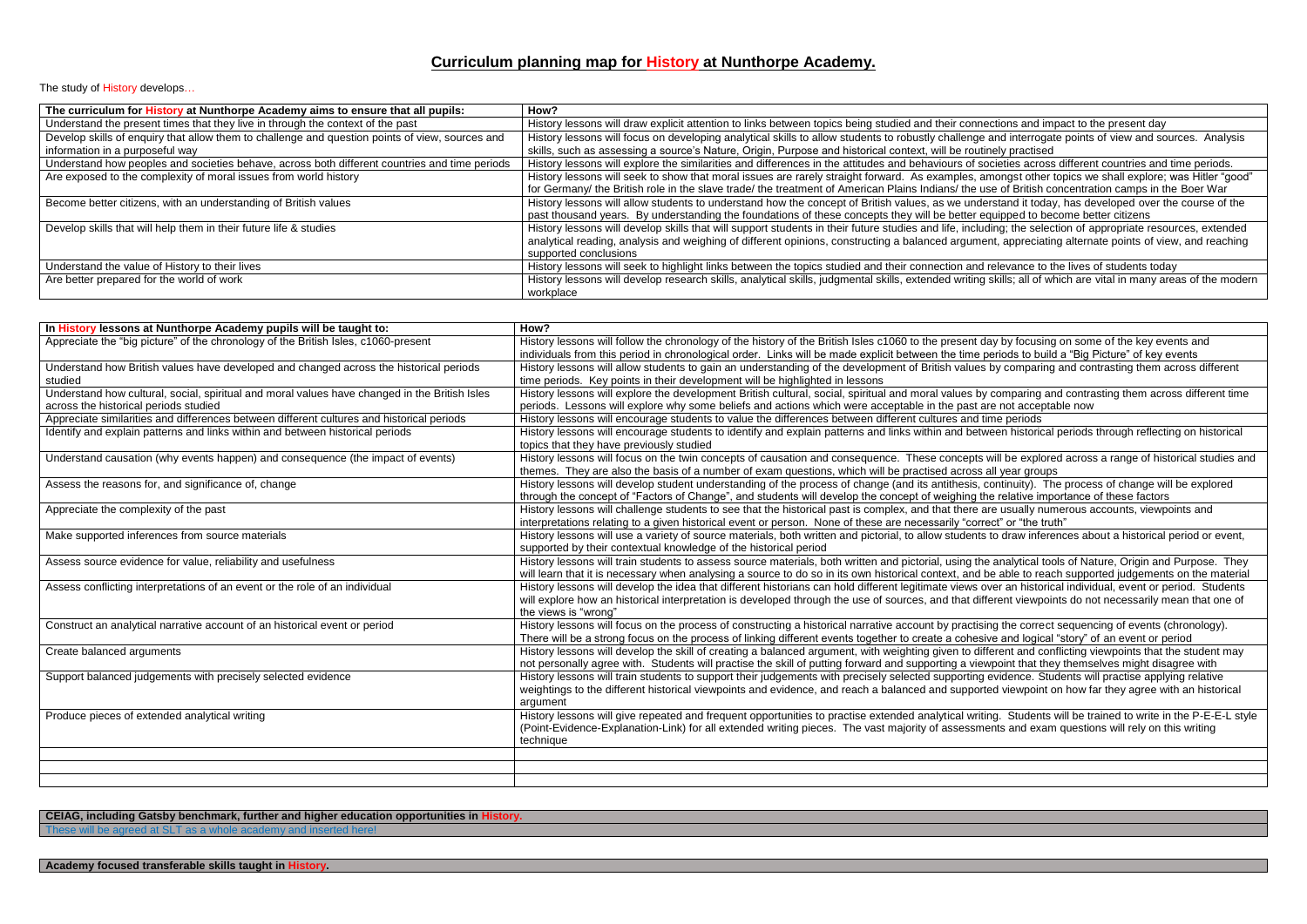## **Academy 'aspects of Good Learning/non negotiables' will be evident in every lesson in subject.**

All lessons will identify 'objectives or big questions' that are linked to the curriculum planning document.

All lessons will begin with a knowledge and/or skills retrieval task.

Differentiation will be evident, linked to students needs and will 'enable' progress.

Targeted high quality/challenging questioning will be evident in every lesson.

All lessons will end with a plenary that enables students to demonstrate what they have learnt.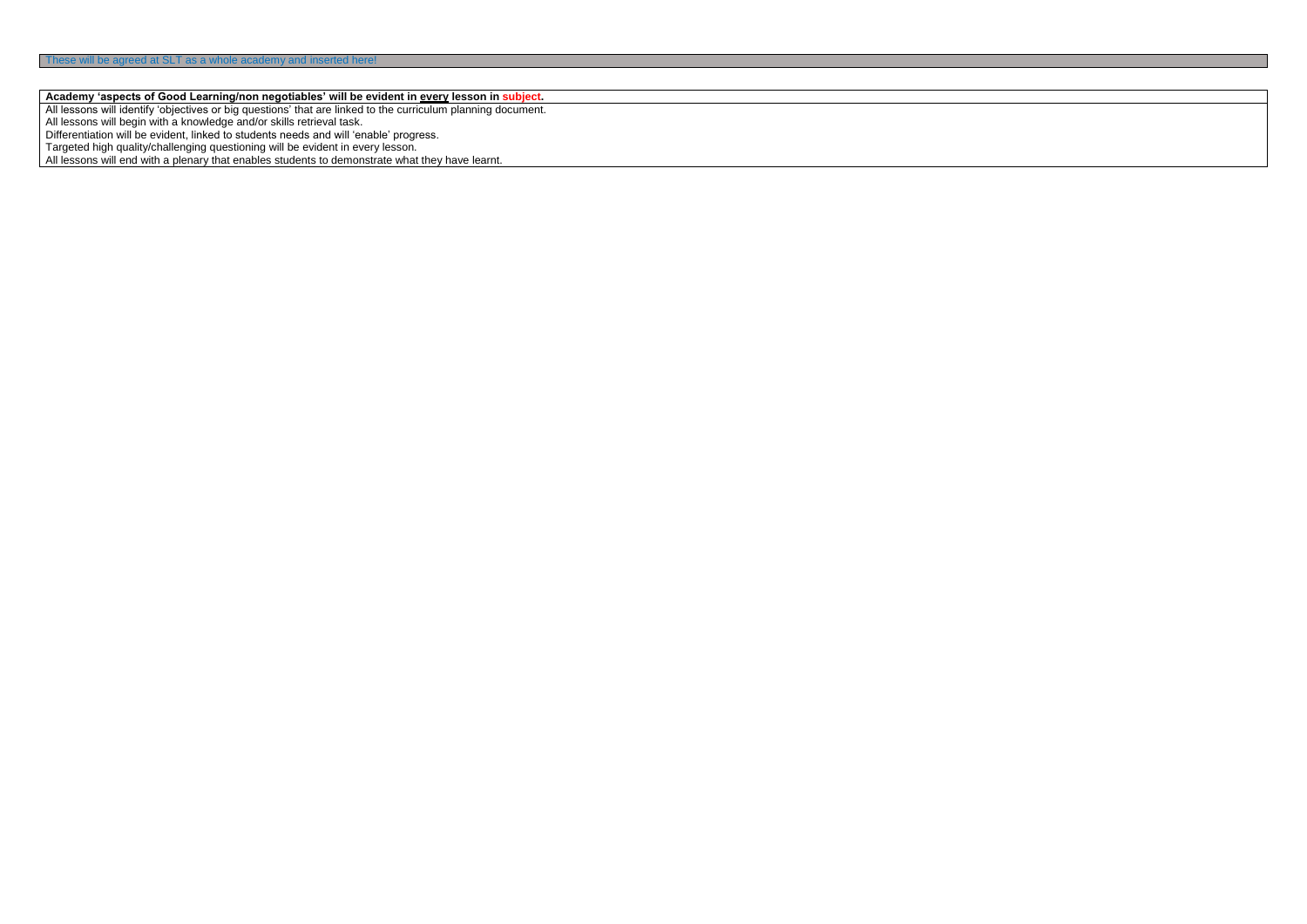|           |                                             | Autumn Term <sup>.</sup>                                                                                                                                                                                                       | <b>Autumn Term 2</b>                                                                                                                                                                                                     | <b>Spring Term 1</b>                                                        | <b>Spring Term 2</b>                                                  | <b>Summer Term</b>                                                         | <b>Summer Term 2</b>                                                  |  |  |  |
|-----------|---------------------------------------------|--------------------------------------------------------------------------------------------------------------------------------------------------------------------------------------------------------------------------------|--------------------------------------------------------------------------------------------------------------------------------------------------------------------------------------------------------------------------|-----------------------------------------------------------------------------|-----------------------------------------------------------------------|----------------------------------------------------------------------------|-----------------------------------------------------------------------|--|--|--|
|           |                                             | 1066: Contenders to the Throne                                                                                                                                                                                                 | <b>Norman Control of England</b>                                                                                                                                                                                         | Life in 1500s                                                               | <b>Tudor Monarchs</b>                                                 | <b>The Stuarts</b>                                                         | <b>The Stuarts</b>                                                    |  |  |  |
|           | <b>Topic title</b>                          | + Battle of Hastings                                                                                                                                                                                                           |                                                                                                                                                                                                                          |                                                                             |                                                                       |                                                                            |                                                                       |  |  |  |
|           |                                             |                                                                                                                                                                                                                                |                                                                                                                                                                                                                          |                                                                             |                                                                       |                                                                            | <b>Final Assessment</b>                                               |  |  |  |
|           |                                             | Content: At KS2, students should have learnt something of the history of the British Isles before 1066 (Roman Britain / Anglo Saxon England / Viking invasions). The latter 2 topics form the background to our first topic (1 |                                                                                                                                                                                                                          |                                                                             |                                                                       |                                                                            |                                                                       |  |  |  |
|           | <b>Building on KS2</b><br>(Skills and       |                                                                                                                                                                                                                                | succession crisis & the Norman Conquest). Students should be able to apply their knowledge of Anglo Saxon life and kingship, and the impact of Viking raids, to their work.                                              |                                                                             |                                                                       |                                                                            |                                                                       |  |  |  |
|           | content)                                    |                                                                                                                                                                                                                                | Skills: Students should at KS2 have developed an awareness of chronology, including the concepts of change and continuity over time, and creating a narrative account. This is developed throughout Y7. They should have |                                                                             |                                                                       |                                                                            |                                                                       |  |  |  |
|           |                                             |                                                                                                                                                                                                                                | an awareness of sources, and we will develop these skills by introducing the concept of source analysis through NOP in Y7.                                                                                               |                                                                             |                                                                       |                                                                            |                                                                       |  |  |  |
|           |                                             | Students need to know the reasons                                                                                                                                                                                              | Students need to know the impact                                                                                                                                                                                         | Students need to know the Tudor                                             | Students need to know the                                             | Students need to know the causes                                           | Students need to know the extent                                      |  |  |  |
|           |                                             | for the 1066 succession crisis/<br>details of the 3 main contenders /                                                                                                                                                          | of Normanistaion on England /                                                                                                                                                                                            | social hierarchy / the different roles                                      | differences between Catholics &                                       | of the Gunpowder Plot, and its key<br>events / reasons for the failure of  | to which Charles I could be                                           |  |  |  |
|           |                                             | background to the Battle of                                                                                                                                                                                                    | feudal system / Domesday Book /                                                                                                                                                                                          | and jobs within the hierarchy /<br>reasons for, and types of, Tudor         | Protestants / reasons for the                                         | the plot / extent to which it may                                          | considered a "bad king" / the<br>reasons for the Civil War / features |  |  |  |
|           |                                             | Hastings / events of the Battle of                                                                                                                                                                                             | castles / Harrying of the North /                                                                                                                                                                                        | vagabonds and criminals / details                                           | Reformation / impact of the closure<br>of the monasteries / impact of | have been a govt "set up" / the                                            | of the different sides in the war /                                   |  |  |  |
|           |                                             | Hastings / reasons for William's                                                                                                                                                                                               | impacts for the English people and<br>for the Normans. They need to                                                                                                                                                      | of types of housing for Tudor rich                                          | Henry VIII's reign / Elizabeth I &                                    | actions of King Charles I / the                                            | methods of fighting, including the                                    |  |  |  |
|           | Intent                                      | victory at Hastings. They need to                                                                                                                                                                                              | develop their skills at explaining                                                                                                                                                                                       | and poor. They need to develop                                              | the Spanish Armada / reasons for                                      | extent to which he could be                                                | role of sieges. They need to                                          |  |  |  |
|           |                                             | develop their skills at writing an                                                                                                                                                                                             | the consequences of an historical                                                                                                                                                                                        | their skills at explaining the                                              | Elizabeth not marrying. They need                                     | considered a "bad king". They                                              | develop their skills at writing an                                    |  |  |  |
|           |                                             | extended explanation using 3                                                                                                                                                                                                   | event. They also need to be able                                                                                                                                                                                         | consequences of an historical                                               | to develop their skills at explaining                                 | need to develop their skills at                                            | extended explanation using 3                                          |  |  |  |
|           |                                             | different key reasons and precise<br>supporting evidence.                                                                                                                                                                      | to identify and describe key                                                                                                                                                                                             | social structure. They also need to<br>be able to identify and describe key | a prioritised judgement using                                         | constructing an analytical narrative<br>account.                           | different key reasons and precise<br>supporting evidence.             |  |  |  |
|           |                                             |                                                                                                                                                                                                                                | features of a historic building type.                                                                                                                                                                                    | features of historical groups of                                            | precise supporting evidence.                                          |                                                                            |                                                                       |  |  |  |
|           |                                             |                                                                                                                                                                                                                                |                                                                                                                                                                                                                          | people.                                                                     |                                                                       |                                                                            |                                                                       |  |  |  |
|           |                                             | 1) I can describe key features of                                                                                                                                                                                              | 1) I can describe key features of                                                                                                                                                                                        | 1) I can describe key features of                                           | 1) I can describe key features of                                     | 1) I can describe key features of                                          | 1) I can describe key events that                                     |  |  |  |
|           |                                             | the three contenders to the throne                                                                                                                                                                                             | William's methods of control i.e.                                                                                                                                                                                        | life in 1500s i.e. social hierarchy,                                        | the reigns of several Tudor                                           | events occurring in the Stuart era                                         | led to the outbreak of the British                                    |  |  |  |
|           | Knowledge<br><b>Skills</b><br>Understanding | in 1066.<br>2) I can explain why the features of                                                                                                                                                                               | Feudal System, Harrying of the<br>North.                                                                                                                                                                                 | 2) I can explain the consequences<br>of changes in the social hierarchy     | monarchs i.e. Henry VIII, Mary I<br>and Elizabeth I.                  | i.e. The Gunpowder Plot.<br>2) I can infer from a range of                 | Civil War<br>2) I can sequence the events to                          |  |  |  |
|           |                                             | each contender would make them                                                                                                                                                                                                 | 2) I can explain the consequences                                                                                                                                                                                        | in a PEEL paragraph.                                                        | 2) I can infer from a range of                                        | sources.                                                                   | create a historical narrative                                         |  |  |  |
|           |                                             | a good King in a PEEL paragraph.                                                                                                                                                                                               | of William's actions in a PEEL                                                                                                                                                                                           | 3) I can analyse the development                                            | sources.                                                              | 3) I can use PEEL paragraphs to                                            | 3) I can prioritise the most                                          |  |  |  |
|           |                                             | 3) I can explain and link a range of                                                                                                                                                                                           | paragraph.                                                                                                                                                                                                               | of the Tudor hierarchy and assess                                           | 3) I can categorise and prioritise a                                  | thoroughly explain my points.                                              | important factor with supporting                                      |  |  |  |
|           |                                             | reasons for William's victory in a                                                                                                                                                                                             | 3) I can formulate a balanced                                                                                                                                                                                            | the positives and negatives for                                             | range of factors.                                                     | 4) I can prioritise factors in a fully                                     | evidence                                                              |  |  |  |
| <b>Y7</b> |                                             | fully explained PEEL essay.                                                                                                                                                                                                    | argument taking into account                                                                                                                                                                                             | each section of society.                                                    | 4) I can produce a balanced                                           | explained conclusion.                                                      | 4) I can write a PEEL conclusion                                      |  |  |  |
|           |                                             | 4) I can sequence the key events<br>in chronological order.                                                                                                                                                                    | various factors and viewpoints.<br>4) I can support my conclusions                                                                                                                                                       | 4) I can support my conclusions<br>with precisely selected supporting       | answer which explains two<br>different viewpoints on Henry VIII.      |                                                                            | that balances all factors and<br>supports a final judgement           |  |  |  |
|           |                                             |                                                                                                                                                                                                                                | with precisely selected supporting                                                                                                                                                                                       | evidence.                                                                   |                                                                       |                                                                            |                                                                       |  |  |  |
|           |                                             |                                                                                                                                                                                                                                | evidence.                                                                                                                                                                                                                |                                                                             |                                                                       |                                                                            |                                                                       |  |  |  |
|           |                                             | Knowledge: Each lesson starts                                                                                                                                                                                                  | Knowledge: Each lesson starts                                                                                                                                                                                            | Knowledge: Each lesson starts                                               | Knowledge: Each lesson starts                                         | Knowledge: Each lesson starts                                              | Knowledge: Each lesson starts                                         |  |  |  |
|           |                                             | with an interleaved knowledge test                                                                                                                                                                                             | with an interleaved knowledge test                                                                                                                                                                                       | with an interleaved knowledge test                                          | with an interleaved knowledge test                                    | with an interleaved knowledge test                                         | with an interleaved knowledge test                                    |  |  |  |
|           |                                             | (what can you recall from last                                                                                                                                                                                                 | (what can you recall from last                                                                                                                                                                                           | (what can you recall from last                                              | (what can you recall from last                                        | (what can you recall from last                                             | (what can you recall from last                                        |  |  |  |
|           |                                             | lesson). Links to KS2 work on                                                                                                                                                                                                  | lesson/ term). Builds on last term's   lesson/ term/ year). Builds on                                                                                                                                                    |                                                                             | lesson/term/year). Builds on                                          | $lesson/$ term/ year). Develops from $ $ lesson/ term/ year). Develops the |                                                                       |  |  |  |
|           | Knowledge and                               | Anglo Saxon kings & Viking raids.                                                                                                                                                                                              | content, and links to KS2 work on                                                                                                                                                                                        | Term 2 work on changes to                                                   | Term 1 work on English monarch's                                      | term 4 work on monarch's powers                                            | historical narrative from Term 5<br>(impact of Charles I's mistakes). |  |  |  |
|           | skills revisited                            | Skills: Builds on KS2 skills of                                                                                                                                                                                                | Anglo Saxon society.<br>Skills: Builds on KS2 skills of                                                                                                                                                                  | society.<br><b>Skills:</b> Develops the concept of                          | powers.<br><b>Skills:</b> Builds on skills of selecting               | and limitations.<br><b>Skills:</b> Develops skills of                      | <b>Skills:</b> Builds on the skill of                                 |  |  |  |
|           |                                             | constructing a narrative account.                                                                                                                                                                                              | assessing change, continuity and                                                                                                                                                                                         | change and continuity across                                                | evidence to support an argument,                                      | chronology, sequencing and                                                 | selecting precise evidence to                                         |  |  |  |
|           |                                             | Develops extended writing in PEEL                                                                                                                                                                                              | the features of a historical period.                                                                                                                                                                                     | different historical periods.                                               | and prioritising information.                                         | linking events to form a narrative.                                        | support a point. Develops                                             |  |  |  |
|           |                                             | paragraphs for an "explain"                                                                                                                                                                                                    | KS2 source skills developed.                                                                                                                                                                                             | Develops extended writing in PEEL                                           | Develops extended writing in PEEL                                     | Develops extended writing in                                               | extended writing in PEEL                                              |  |  |  |
|           |                                             | question.                                                                                                                                                                                                                      | Develops extended writing in PEEL                                                                                                                                                                                        | paragraphs.                                                                 | paragraphs for a "how far do you                                      | PEEL paragraphs for a "narrative"                                          | paragraphs for an "explain"                                           |  |  |  |
|           |                                             | End of unit assessment:                                                                                                                                                                                                        | paragraphs.<br>End of unit assessment:                                                                                                                                                                                   | End of unit assessment:                                                     | agree" question.<br>End of unit assessment:                           | question.<br>End of unit assessment:                                       | question.<br>End of unit assessment:                                  |  |  |  |
|           |                                             | Explain why William won the Battle                                                                                                                                                                                             | 1 Describe 2 features of a motte                                                                                                                                                                                         | 1 Describe 2 features of Tudor                                              | Henry VIII was a bad king. How far                                    | Write a narrative account of the                                           | Final End of Year Assessment,                                         |  |  |  |
|           |                                             | of Hastings. (12)                                                                                                                                                                                                              | and bailey castle (4)                                                                                                                                                                                                    | vagabonds and criminals (4)                                                 | do you agree? (16)                                                    | Gunpowder Plot (8)                                                         | that covers content and skills from                                   |  |  |  |
|           |                                             |                                                                                                                                                                                                                                | 2 Explain 2 consequences of the                                                                                                                                                                                          | 2 Explain 2 consequences of the                                             |                                                                       |                                                                            | the full academic year                                                |  |  |  |
|           |                                             |                                                                                                                                                                                                                                | Normanistaion of England (8)                                                                                                                                                                                             | social hierarchy in Tudor England                                           |                                                                       |                                                                            |                                                                       |  |  |  |
|           | <b>Assessment</b><br>(for learning)         |                                                                                                                                                                                                                                | <b>Cumulative assessment: Each</b>                                                                                                                                                                                       | (8)<br><b>Cumulative assessment: Each</b>                                   |                                                                       |                                                                            |                                                                       |  |  |  |
|           |                                             | <b>Cumulative assessment: Each</b><br>lesson's interleaved starter                                                                                                                                                             | lesson's interleaved starter                                                                                                                                                                                             | lesson's interleaved starter                                                | <b>Cumulative assessment: Each</b><br>lesson's interleaved starter    | <b>Cumulative assessment: Each</b><br>lesson's interleaved starter         | <b>Cumulative assessment: Each</b><br>lesson's interleaved starter    |  |  |  |
|           |                                             | challenges students to recall key                                                                                                                                                                                              | challenges students to recall key                                                                                                                                                                                        | challenges students to recall key                                           | challenges students to recall key                                     | challenges students to recall key                                          | challenges students to recall key                                     |  |  |  |
|           |                                             | details from last lesson. DC1 data                                                                                                                                                                                             | details from last lesson/term                                                                                                                                                                                            | details from last lesson/ term/ year.                                       | details from last lesson/ term/ year                                  | details from last lesson/term/year                                         | details from last lesson/ term/ year.                                 |  |  |  |
|           |                                             | entry                                                                                                                                                                                                                          |                                                                                                                                                                                                                          | DC2 data entry                                                              |                                                                       |                                                                            | DC3 data entry                                                        |  |  |  |
|           |                                             |                                                                                                                                                                                                                                |                                                                                                                                                                                                                          |                                                                             |                                                                       |                                                                            |                                                                       |  |  |  |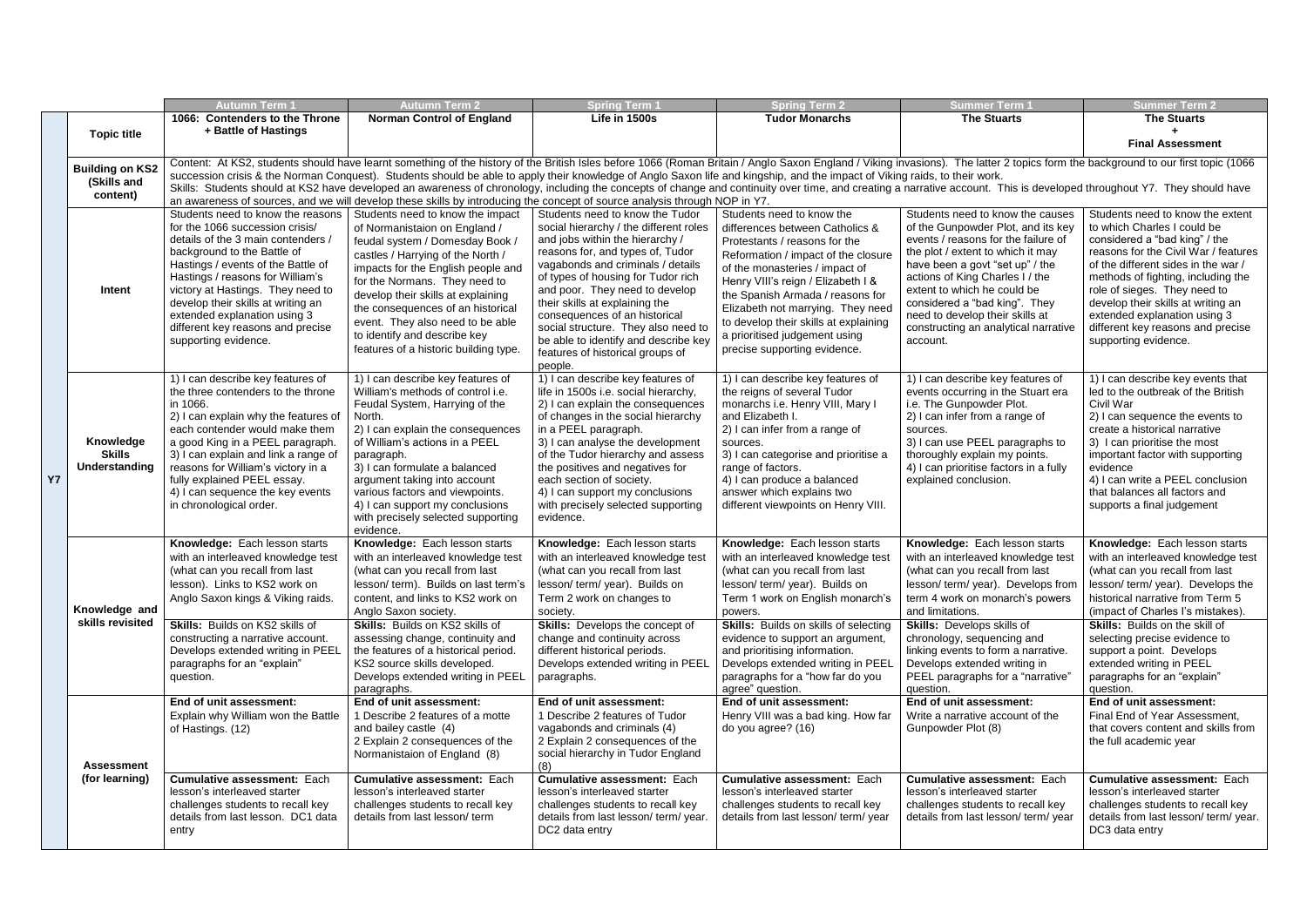|                          | <b>Command words: Explain</b>                                                                                                              | <b>Command words: Describe /</b><br>features / explain / consequences                       | <b>Command words: Describe /</b><br>features / explain / consequences                                           | <b>Command words: How far do you</b><br>agree?                                                                               | <b>Command words: Narrative</b><br>account / analysing                                                                    | <b>Command words: Explain /</b><br>analyse                                                               |
|--------------------------|--------------------------------------------------------------------------------------------------------------------------------------------|---------------------------------------------------------------------------------------------|-----------------------------------------------------------------------------------------------------------------|------------------------------------------------------------------------------------------------------------------------------|---------------------------------------------------------------------------------------------------------------------------|----------------------------------------------------------------------------------------------------------|
| <b>Literacy focus</b>    | Other literacy foci: succession<br>crisis / monarch / heir / earl / duke /<br>Norman / Anglo-Saxon / knight /<br>cavalry / feigned retreat | Other literacy foci: castle / feudal  <br>Domesday Book / Harrying /<br>peasant / hierarchy | Other literacy foci: social<br>hierarchy / gentry / citizens /<br>merchants / yeoman / labourers /<br>vagabonds | Other literacy foci: Catholic /<br>Protestant / purgatory / monastery /<br>Reformation / Pope / heretic /<br>martyr / Armada | Other literacy foci: Parliament /<br>terrorist / framed / divine right of<br>kings / ship money / compromise /<br>puritan | Other literacy foci: Cavalier /<br>Roundhead / Puritan / Royalist /<br>Parliamentarian / siege / execute |
| <b>Numeracy</b><br>focus | Sequencing events/ chronology                                                                                                              | Sequencing events/ chronology/<br>casualty numbers                                          | Sequencing events/ chronology                                                                                   | Sequencing events/ chronology                                                                                                | Sequencing events/ chronology                                                                                             | Sequencing events/ chronology /<br>casualty numbers                                                      |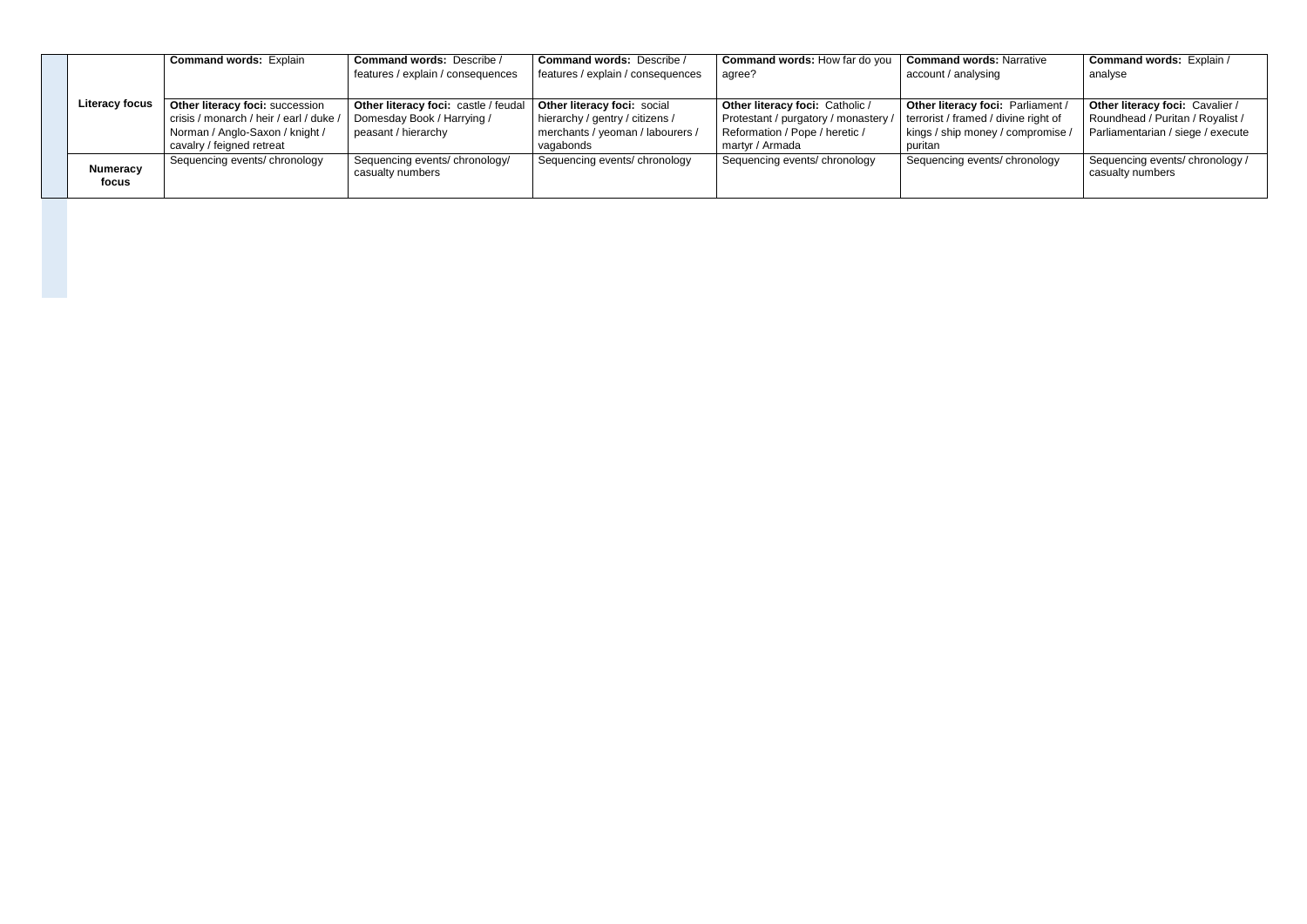|    |                                             | Autumn Term <sup>.</sup>                                                                                                                                                                                                                                                                                                                                                                                                                                                                                                                                                                           | <b>Autumn Term 2</b>                                                             | <b>Spring Term 1</b>                  | <b>Spring Term 2</b>                   | <b>Summer Term '</b>                        | <b>Summer Term 2</b>                 |  |  |
|----|---------------------------------------------|----------------------------------------------------------------------------------------------------------------------------------------------------------------------------------------------------------------------------------------------------------------------------------------------------------------------------------------------------------------------------------------------------------------------------------------------------------------------------------------------------------------------------------------------------------------------------------------------------|----------------------------------------------------------------------------------|---------------------------------------|----------------------------------------|---------------------------------------------|--------------------------------------|--|--|
|    |                                             | <b>Industrial Revolution -</b>                                                                                                                                                                                                                                                                                                                                                                                                                                                                                                                                                                     | <b>Industrial Revolution - Transport</b>                                         | Jack the Ripper Investigation +       | <b>Slavery</b>                         | <b>Suffragettes</b>                         | <b>Causes of WWI-Franz Ferdinand</b> |  |  |
|    | <b>Topic title</b>                          | <b>Businesses</b>                                                                                                                                                                                                                                                                                                                                                                                                                                                                                                                                                                                  | & Towns                                                                          | <b>Slavery</b>                        |                                        |                                             | & Sarajevo                           |  |  |
|    |                                             |                                                                                                                                                                                                                                                                                                                                                                                                                                                                                                                                                                                                    |                                                                                  |                                       |                                        |                                             | + Final Assessment                   |  |  |
|    |                                             |                                                                                                                                                                                                                                                                                                                                                                                                                                                                                                                                                                                                    |                                                                                  |                                       |                                        |                                             |                                      |  |  |
|    |                                             | Content: In Y7, students continued to develop their knowledge of the development of the British Isles over the last millennium by tracing the development of England through the medieval and Tudor periods up to the Civil Wa                                                                                                                                                                                                                                                                                                                                                                     |                                                                                  |                                       |                                        |                                             |                                      |  |  |
|    | <b>Building on</b>                          | in the Stuart period. This provides the historical context for the key focus in Y8, Britain in the 18 <sup>th</sup> and 19 <sup>th</sup> centuries. Students will be able to apply their knowledge of previous historical periods to assess what h                                                                                                                                                                                                                                                                                                                                                 |                                                                                  |                                       |                                        |                                             |                                      |  |  |
|    | Year 7                                      | and what stayed the same, during the Industrial Revolution, urbanisation of Britain and the development of the British Empire.<br>Skills: Many skills that were developed in Y7 are returned to and built upon in Y8. Source work is developed by students using NOP and their contextual knowledge to assess a source in a formal assessment for the first time<br>Skills that they practiced in Y7, such as supporting an explanation, writing a historical narrative and explaining the consequences of an event are all revisited in lessons and assessments to allow for development. Much fo |                                                                                  |                                       |                                        |                                             |                                      |  |  |
|    | (Skills and                                 |                                                                                                                                                                                                                                                                                                                                                                                                                                                                                                                                                                                                    |                                                                                  |                                       |                                        |                                             |                                      |  |  |
|    | content)                                    |                                                                                                                                                                                                                                                                                                                                                                                                                                                                                                                                                                                                    |                                                                                  |                                       |                                        |                                             |                                      |  |  |
|    |                                             |                                                                                                                                                                                                                                                                                                                                                                                                                                                                                                                                                                                                    | remains on supporting students to write developed and supported PEEL paragraphs. |                                       |                                        |                                             |                                      |  |  |
|    |                                             | Students need to know the key                                                                                                                                                                                                                                                                                                                                                                                                                                                                                                                                                                      | Students need to know the stages                                                 | Students need to know the events      | Students need to know the              | Students need to know the                   | Students need to know the            |  |  |
|    |                                             | features of the Industrial                                                                                                                                                                                                                                                                                                                                                                                                                                                                                                                                                                         | in the development of transport -                                                | of the Jack the Ripper murders /      | sequence of the slave trade / slave    | attitudes towards women c1900,              | background to the assassination of   |  |  |
|    |                                             | Revolution / the rules for a                                                                                                                                                                                                                                                                                                                                                                                                                                                                                                                                                                       | turnpikes - canals - railways/                                                   | make links between the victims        | auctions / life on a plantation /      | and the reasons for this/ the               | Franz Ferdinand / why he was a       |  |  |
|    |                                             | successful business / the work of                                                                                                                                                                                                                                                                                                                                                                                                                                                                                                                                                                  | assess the advantages and                                                        | and crimes / explain events           | slave punishments / reasons for        | differences between suffragists &           | target / reasons for opposition to   |  |  |
|    |                                             | Wedgewood / conditions in the                                                                                                                                                                                                                                                                                                                                                                                                                                                                                                                                                                      | disadvantages of each / explain                                                  | through their historical context /    | campaigns to end the slave trade       | suffragettes/ key actions of the 2          | him / events of the assassination /  |  |  |
|    |                                             | mills / the use of child labour. They                                                                                                                                                                                                                                                                                                                                                                                                                                                                                                                                                              | problems of urbanisation /                                                       | explain the reasons for the failure   | actions of anti-slavery campaigns      | groups/ impact of individual actions        | why the assassination was a          |  |  |
|    |                                             | need to develop their skills at                                                                                                                                                                                                                                                                                                                                                                                                                                                                                                                                                                    |                                                                                  | of the police investigation / explain |                                        | for the movement/ role of women             | trigger cause for WWI. They need     |  |  |
|    | Intent                                      | describing 2 historical features and                                                                                                                                                                                                                                                                                                                                                                                                                                                                                                                                                               | conditions in workhouses. They                                                   | the workings of the triangular slave  | reasons for the abolition of slavery   | in WWI/ reasons for women getting           | to be able to construct a narrative  |  |  |
|    |                                             | explaining the consequences of an                                                                                                                                                                                                                                                                                                                                                                                                                                                                                                                                                                  | need to be able to identify a key                                                | trade/ describe conditions on the     | They need to be able to give a         | the vote/ features of life in               | account, correctly sequencing        |  |  |
|    |                                             | historical event. They also need to                                                                                                                                                                                                                                                                                                                                                                                                                                                                                                                                                                | difference between 2 historical                                                  | Middle Passage. They need to be       | supported explanation of an            | Edwardian Britain. They need to             | events in chronological order and    |  |  |
|    |                                             | support inferences drawn from                                                                                                                                                                                                                                                                                                                                                                                                                                                                                                                                                                      | periods. They need to use NOP                                                    | able to describe the features of,     | historical event, and draw             | practice writing a PEEL essay with          | explaining their significance.       |  |  |
|    |                                             | source materials.                                                                                                                                                                                                                                                                                                                                                                                                                                                                                                                                                                                  | (Nature / Origin / Purpose) and                                                  | and give a supported explanation      | supported inference from a source      | a range of factors and a supported          |                                      |  |  |
|    |                                             |                                                                                                                                                                                                                                                                                                                                                                                                                                                                                                                                                                                                    | their own contextual knowledge to                                                | of, an historical event.              |                                        | conclusion                                  |                                      |  |  |
|    |                                             |                                                                                                                                                                                                                                                                                                                                                                                                                                                                                                                                                                                                    | assess the usefulness of sources.                                                |                                       |                                        |                                             |                                      |  |  |
|    |                                             | 1) Describe conditions faced by                                                                                                                                                                                                                                                                                                                                                                                                                                                                                                                                                                    | 1) Define and explain different                                                  | 1) Add evidence/examples to           | 1) Describe the workings of the        | 1) Describe attitudes towards               | 1) Effectively use a range of        |  |  |
|    |                                             | <b>Elizabeth Bentley</b>                                                                                                                                                                                                                                                                                                                                                                                                                                                                                                                                                                           | types of transport                                                               | support your explanation of the       | slave trade                            | women c1900, and the reasons for            | historical key terms                 |  |  |
|    |                                             | 2) Make inferences from the                                                                                                                                                                                                                                                                                                                                                                                                                                                                                                                                                                        | 2) Explain different features of a                                               | suspects                              | 2) Add detail from the sources to      | this.                                       | 2) Explain the motives behind        |  |  |
|    |                                             | sources to support opinion                                                                                                                                                                                                                                                                                                                                                                                                                                                                                                                                                                         | turnpike road                                                                    | 2) Explain two features of the        | support your ideas ("quotes")          | 2) Explain the role and impact of           | Gavrilo Princip and the Black Hand   |  |  |
|    | Knowledge<br><b>Skills</b><br>Understanding | 3) Explain extracts from the source                                                                                                                                                                                                                                                                                                                                                                                                                                                                                                                                                                | 3) Explain a range of transport                                                  | victims of Jack the Ripper            | 3) Explain a range of reasons for      | Suffragettes vs Suffragists                 | Gang's actions                       |  |  |
|    |                                             | 4) Evaluate a range of dangers that                                                                                                                                                                                                                                                                                                                                                                                                                                                                                                                                                                | improvements in Britain between                                                  | 3) Develop a range of reasons why     | the abolition of slavery               | 3) Evaluate the actions of Emily            | 3) Explain how and why the           |  |  |
|    |                                             | children faced in the factories                                                                                                                                                                                                                                                                                                                                                                                                                                                                                                                                                                    | 1750-1900                                                                        | Jack was never caught                 | 4) Use PEE paragraphs (Point           | Davison: was she a brave martyr             | assassination plot failed            |  |  |
|    |                                             |                                                                                                                                                                                                                                                                                                                                                                                                                                                                                                                                                                                                    | 4) Support judgements on source                                                  | 4) Develop a supported opinion        | Evidence Explanation) in your          | or rash fool?                               | 4) Evaluate the significance of the  |  |  |
| Y8 |                                             |                                                                                                                                                                                                                                                                                                                                                                                                                                                                                                                                                                                                    | usefulness with precisely deployed                                               | with historical evidence              | extended writing                       | 4) Evaluate in PEEL paragraphs a            | assassination of Franz Ferdinand     |  |  |
|    |                                             |                                                                                                                                                                                                                                                                                                                                                                                                                                                                                                                                                                                                    | contextual knowledge                                                             |                                       |                                        | balanced argument assessing the             |                                      |  |  |
|    |                                             |                                                                                                                                                                                                                                                                                                                                                                                                                                                                                                                                                                                                    |                                                                                  |                                       |                                        | reasons for women securing the              |                                      |  |  |
|    |                                             |                                                                                                                                                                                                                                                                                                                                                                                                                                                                                                                                                                                                    |                                                                                  |                                       |                                        | vote.                                       |                                      |  |  |
|    |                                             | Knowledge: Each lesson starts                                                                                                                                                                                                                                                                                                                                                                                                                                                                                                                                                                      | Knowledge: Each lesson starts                                                    | Knowledge: Each lesson starts         | Knowledge: Each lesson starts          | Knowledge: Each lesson starts               | Knowledge: Each lesson starts        |  |  |
|    |                                             | with an interleaved knowledge test                                                                                                                                                                                                                                                                                                                                                                                                                                                                                                                                                                 | with an interleaved knowledge test                                               | with an interleaved knowledge test    | with an interleaved knowledge test     | with an interleaved knowledge test          | with an interleaved knowledge test   |  |  |
|    |                                             | (what can you recall from last                                                                                                                                                                                                                                                                                                                                                                                                                                                                                                                                                                     | (what can you recall from last                                                   | (what can you recall from last        | (what can you recall from last         | (what can you recall from last              | (what can you recall from last       |  |  |
|    |                                             | lesson/ term/ year). Builds on Y7                                                                                                                                                                                                                                                                                                                                                                                                                                                                                                                                                                  | lesson/term/year). Develops                                                      | lesson/term/year). Develops           | lesson/term/year). Builds on the       | lesson/term/year). Builds on                | lesson/term/year). Links to Term     |  |  |
|    |                                             | Term 3 work on Tudor social                                                                                                                                                                                                                                                                                                                                                                                                                                                                                                                                                                        |                                                                                  |                                       | development of business (from          | previous Y8 Industrial Revolution           | 5's exploration of Edwardian         |  |  |
|    |                                             |                                                                                                                                                                                                                                                                                                                                                                                                                                                                                                                                                                                                    | Term 1 Ind Rev work by applying                                                  | themes of living in poverty and       |                                        |                                             |                                      |  |  |
|    |                                             | hierarchy - opportunity to assess                                                                                                                                                                                                                                                                                                                                                                                                                                                                                                                                                                  | knowledge of changes to the                                                      | technological developments            | Term 1) by exploring the impact of     | work (context). Develops on Term            | values to set the context for the    |  |  |
|    |                                             | changes over time.                                                                                                                                                                                                                                                                                                                                                                                                                                                                                                                                                                                 | specific area of transport.                                                      | already explored in Terms 1+2.        | the slave trade on the wider British   | 4 by focusing on another group in           | outbreak of WWI.                     |  |  |
|    |                                             |                                                                                                                                                                                                                                                                                                                                                                                                                                                                                                                                                                                                    |                                                                                  |                                       | Empire.                                | society who were disadvantaged              |                                      |  |  |
|    | Knowledge and                               |                                                                                                                                                                                                                                                                                                                                                                                                                                                                                                                                                                                                    |                                                                                  |                                       |                                        | during the Industrial Revolution.           |                                      |  |  |
|    | skills revisited                            | <b>Skills:</b> Develops the skills of                                                                                                                                                                                                                                                                                                                                                                                                                                                                                                                                                              | <b>Skills: Students practice</b>                                                 | <b>Skills:</b> Builds on the skill of | <b>Skills:</b> Builds on the skills of | <b>Skills:</b> Develops skills of selecting | <b>Skills: Develops skills of</b>    |  |  |
|    |                                             | describing features of a historical                                                                                                                                                                                                                                                                                                                                                                                                                                                                                                                                                                | comparing one time period with                                                   | describing features of an historical  | making a supported inference from      | evidence to support an argument,            | chronology, sequencing and linking   |  |  |
|    |                                             | event, as well as explaining the                                                                                                                                                                                                                                                                                                                                                                                                                                                                                                                                                                   | another to explain a key difference.                                             | event. Develops the skill of          | a source. A chance to revisit the      | and prioritising information.               | events to form a narrative.          |  |  |
|    |                                             | consequences of an event.                                                                                                                                                                                                                                                                                                                                                                                                                                                                                                                                                                          | They develop their ability to assess                                             | selecting precise evidence to         | skill of selecting precise evidence    | Develops extended writing in                | Develops extended writing in PEEL    |  |  |
|    |                                             | Students practice the skill of                                                                                                                                                                                                                                                                                                                                                                                                                                                                                                                                                                     | source usefulness using NOP                                                      | support a point. Develops             | to support a point. Develops           | PEEL paragraphs for a "how far do           | paragraphs for a "narrative"         |  |  |
|    |                                             | making inferences from sources.                                                                                                                                                                                                                                                                                                                                                                                                                                                                                                                                                                    | (Nature/ Origin/ Purpose) and their                                              | extended writing in PEEL              | extended writing in PEEL               | you agree" question.                        | question.                            |  |  |
|    |                                             | Develops extended writing in PEEL                                                                                                                                                                                                                                                                                                                                                                                                                                                                                                                                                                  | own contextual knowledge.                                                        | paragraphs for an "explain"           | paragraphs for an "explain"            |                                             |                                      |  |  |
|    |                                             | paragraphs.                                                                                                                                                                                                                                                                                                                                                                                                                                                                                                                                                                                        | Develops extended writing in PEEL                                                | question.                             | question.                              |                                             |                                      |  |  |
|    |                                             |                                                                                                                                                                                                                                                                                                                                                                                                                                                                                                                                                                                                    | paragraphs.                                                                      |                                       |                                        |                                             |                                      |  |  |
|    |                                             | End of unit assessment:                                                                                                                                                                                                                                                                                                                                                                                                                                                                                                                                                                            | End of unit assessment:                                                          | End of unit assessment:               | End of unit assessment:                | End of unit assessment:                     | End of unit assessment:              |  |  |
|    |                                             | * Describe 2 features of the                                                                                                                                                                                                                                                                                                                                                                                                                                                                                                                                                                       | Explain one way in which                                                         | * Describe 2 features of the Ripper   | * Give 2 things you can infer from     | The militant actions of the                 | Final End of Year Assessment,        |  |  |
|    |                                             | conditions E Bentley faced (4)                                                                                                                                                                                                                                                                                                                                                                                                                                                                                                                                                                     | transport in Britain was different in                                            | killings (4)                          | the source about conditions on         | Suffragettes was the most                   | that covers content and skills from  |  |  |
|    |                                             | * Give 2 things that you can infer                                                                                                                                                                                                                                                                                                                                                                                                                                                                                                                                                                 | 1750 from transport in 1900. (4)                                                 | * Explain why Jack the Ripper was     | slave ships (4)                        | important factor in women securing          | the full academic year               |  |  |
|    | <b>Assessment</b>                           | from the source about attitudes to                                                                                                                                                                                                                                                                                                                                                                                                                                                                                                                                                                 | * How useful 2 Source for                                                        | never caught (12)                     | Explain why slavery was                | the right to vote in 1918. How far          |                                      |  |  |
|    | (for learning)                              | children in factories (4)                                                                                                                                                                                                                                                                                                                                                                                                                                                                                                                                                                          | investigation into impact of railways                                            |                                       | abolished in 1807 (12)                 | do you agree? (16)                          |                                      |  |  |
|    |                                             | Explain 2 consequences of the                                                                                                                                                                                                                                                                                                                                                                                                                                                                                                                                                                      | (8)                                                                              |                                       |                                        |                                             |                                      |  |  |
|    |                                             | poor working conditions for                                                                                                                                                                                                                                                                                                                                                                                                                                                                                                                                                                        |                                                                                  |                                       |                                        |                                             |                                      |  |  |
|    |                                             | children in the factories (8)                                                                                                                                                                                                                                                                                                                                                                                                                                                                                                                                                                      |                                                                                  |                                       |                                        |                                             |                                      |  |  |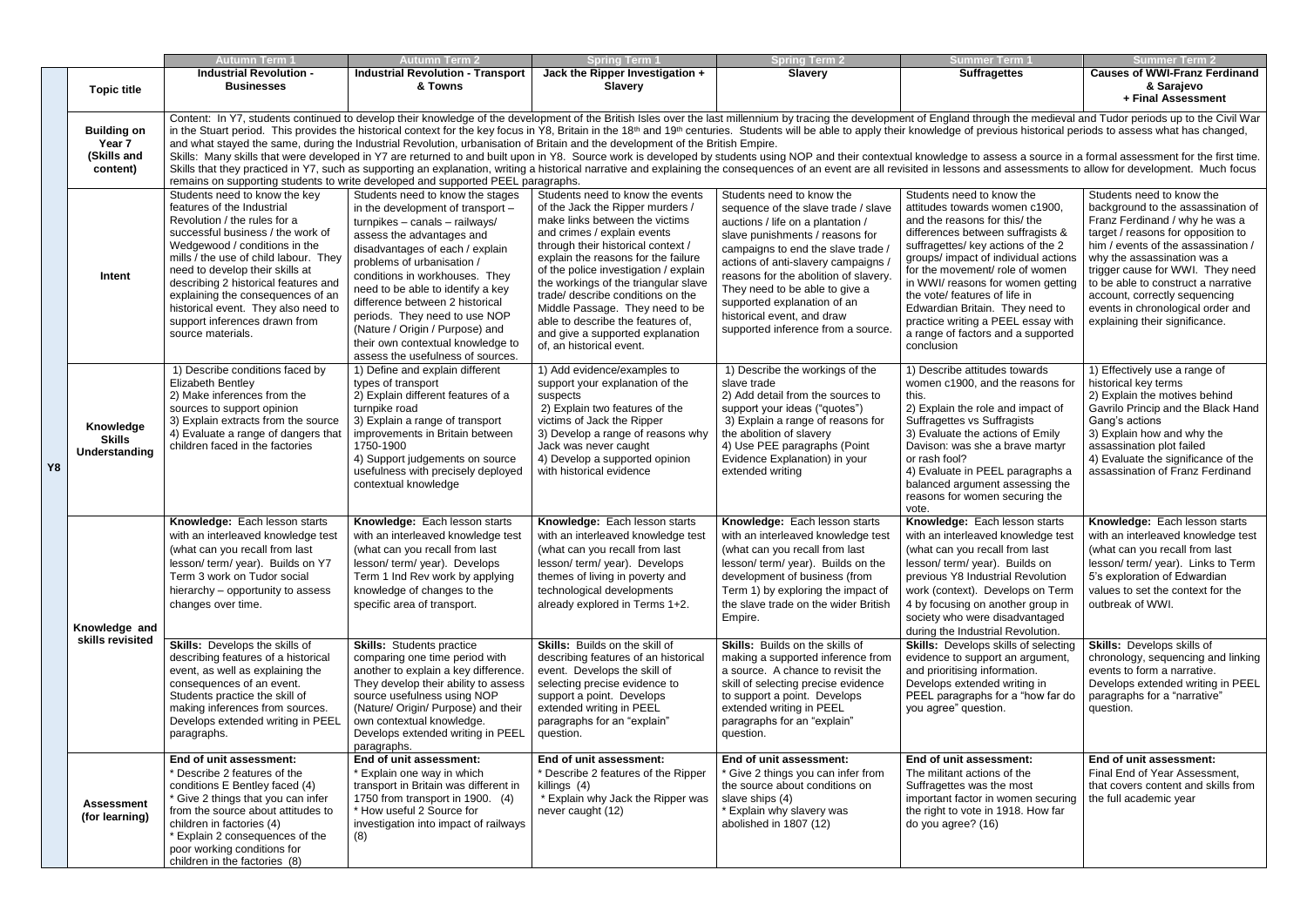|                          | <b>Cumulative assessment: Each</b><br>lesson's interleaved starter<br>challenges students to recall key<br>details from last lesson/ term/ year.<br>DC1 data entry | <b>Cumulative assessment: Each</b><br>lesson's interleaved starter<br>challenges students to recall key<br>details from last lesson/ term/ year | <b>Cumulative assessment: Each</b><br>lesson's interleaved starter<br>challenges students to recall key<br>details from last lesson/term/year.<br>DC2 data entry | <b>Cumulative assessment: Each</b><br>lesson's interleaved starter<br>challenges students to recall key<br>details from last lesson/ term/ year | <b>Cumulative assessment: Each</b><br>lesson's interleaved starter<br>challenges students to recall key<br>details from last lesson/ term/ year | <b>Cumulative assessment: Each</b><br>lesson's interleaved starter<br>challenges students to recall key<br>details from last lesson/term/year.<br>DC3 data entry |
|--------------------------|--------------------------------------------------------------------------------------------------------------------------------------------------------------------|-------------------------------------------------------------------------------------------------------------------------------------------------|------------------------------------------------------------------------------------------------------------------------------------------------------------------|-------------------------------------------------------------------------------------------------------------------------------------------------|-------------------------------------------------------------------------------------------------------------------------------------------------|------------------------------------------------------------------------------------------------------------------------------------------------------------------|
|                          | <b>Command words: Describe 2</b><br>features / inference / explain<br>consequences                                                                                 | <b>Command words: Explain /</b><br>different / how useful / sources                                                                             | <b>Command words: Describe 2</b><br>features / explain why                                                                                                       | <b>Command words: Infer / Explain</b><br>why                                                                                                    | <b>Command words: How far do</b><br>you agree?                                                                                                  | <b>Command words: Write a</b><br>narrative account / Analysing                                                                                                   |
| <b>Literacy focus</b>    | Other literacy foci: Industrial<br>Revolution / Profit / Investment /<br>Entrepreneur / Mills / Working<br>conditions                                              | Other literacy foci: Transport /<br>Turnpike / Canals / Railways /<br>Workhouse / Urban                                                         | Other literacy foci: Slum housing<br>/ Poverty / Investigation / Evidence<br>/ Suspects / Motive / Triangular<br>Trade / Slavery / Middle Passage                | Other literacy foci: Auction /<br>Plantation / Work Crew /<br>Punishment / Protestor / Abolition                                                | Other literacy foci: Obedient/<br>Possession/ Suffrage/ Suffragette/<br>Suffragist/ Martyr/ Militant/<br>Munitionette                           | Other literacy foci: Empire / Heir/<br>Sarajevo / Assassination / Motive/<br>Nationalism / Terrorist                                                             |
| <b>Numeracy</b><br>focus | Calculate profits as well how and<br>where money should be spent to<br>improve a business                                                                          | Timelines/ sequencing of years<br>Rate of turnpike/ rail expansion in<br>Britian                                                                | Number of victims and suspects                                                                                                                                   | Financial Benefits of Slavery vs<br>Cost of Slavery<br><b>Different Costs of Slaves</b><br>Daily routine of the slaves                          | Timeline / Records of numbers of<br>protestors & arrests                                                                                        | Dates of Events<br>Chronology & timelines                                                                                                                        |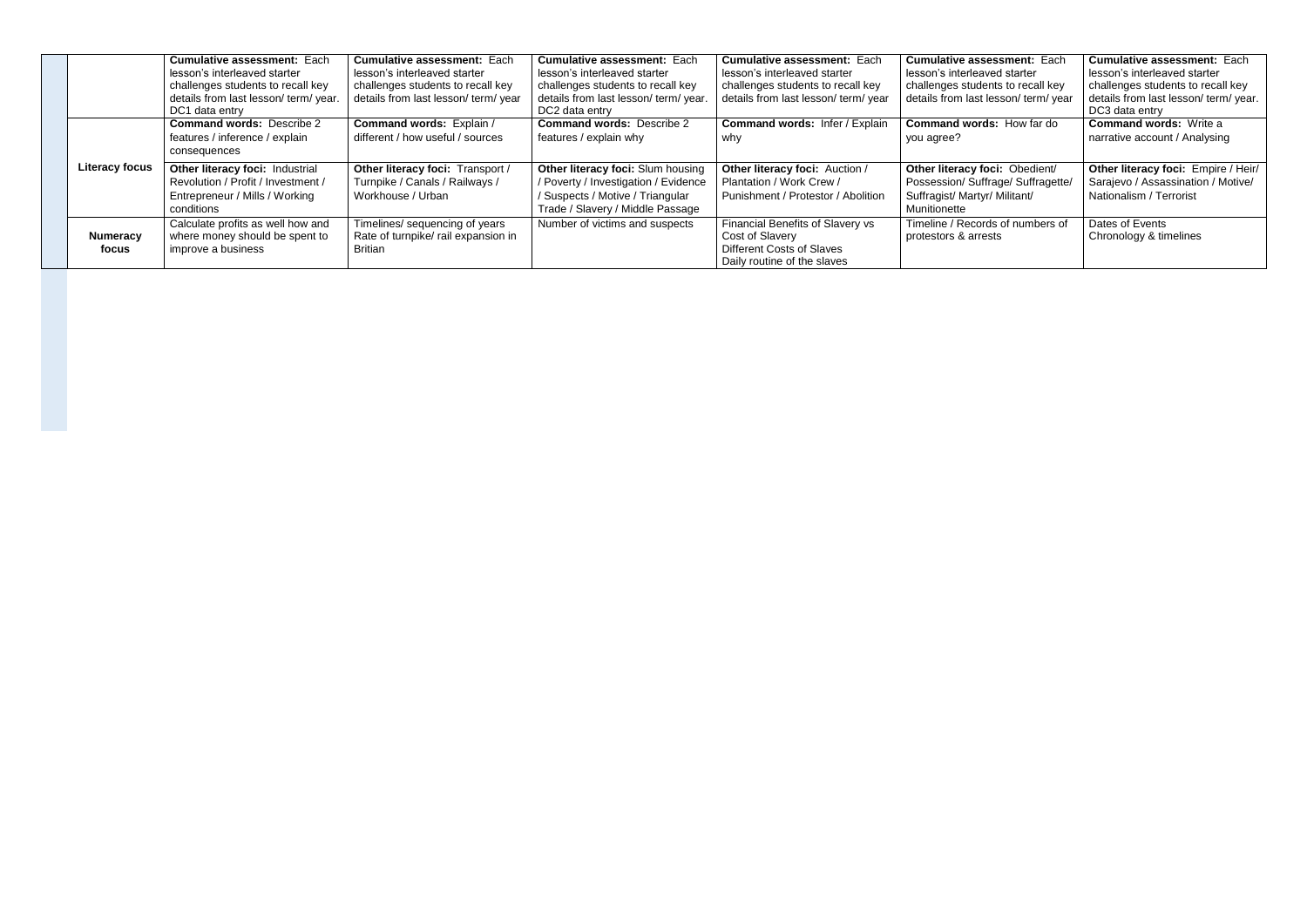|    |                                                         | <b>Autumn Term 1</b>                                                                                                                                                                                                                                                                                                                                                                                                                                                                                                                                                                                          | Autumn Term 2                                                                                                                                                                                                                                                                                                                                                                                                                                                                                                                                             | <b>Spring Term 1</b>                                                                                                                                                                                                                                                                                                                                                                                                                                                                                                                                                                                                                                                                                                                                                                                                                                                                                                                                                                                                                                                                                                                                     | <b>Spring Term 2</b>                                                                                                                                                                                                                                                                                                                                                                                                                                       | <b>Summer Term 1</b>                                                                                                                                                                                                                                                                                                                                                                                                                                                                     | <b>Summer Term 2</b>                                                                                                                                                                                                                                                                                                                                         |
|----|---------------------------------------------------------|---------------------------------------------------------------------------------------------------------------------------------------------------------------------------------------------------------------------------------------------------------------------------------------------------------------------------------------------------------------------------------------------------------------------------------------------------------------------------------------------------------------------------------------------------------------------------------------------------------------|-----------------------------------------------------------------------------------------------------------------------------------------------------------------------------------------------------------------------------------------------------------------------------------------------------------------------------------------------------------------------------------------------------------------------------------------------------------------------------------------------------------------------------------------------------------|----------------------------------------------------------------------------------------------------------------------------------------------------------------------------------------------------------------------------------------------------------------------------------------------------------------------------------------------------------------------------------------------------------------------------------------------------------------------------------------------------------------------------------------------------------------------------------------------------------------------------------------------------------------------------------------------------------------------------------------------------------------------------------------------------------------------------------------------------------------------------------------------------------------------------------------------------------------------------------------------------------------------------------------------------------------------------------------------------------------------------------------------------------|------------------------------------------------------------------------------------------------------------------------------------------------------------------------------------------------------------------------------------------------------------------------------------------------------------------------------------------------------------------------------------------------------------------------------------------------------------|------------------------------------------------------------------------------------------------------------------------------------------------------------------------------------------------------------------------------------------------------------------------------------------------------------------------------------------------------------------------------------------------------------------------------------------------------------------------------------------|--------------------------------------------------------------------------------------------------------------------------------------------------------------------------------------------------------------------------------------------------------------------------------------------------------------------------------------------------------------|
|    | <b>Topic title</b>                                      | <b>Other WWI Causes</b><br><b>WWI Trench Life</b>                                                                                                                                                                                                                                                                                                                                                                                                                                                                                                                                                             | <b>WW1: Warfare &amp; the Somme</b>                                                                                                                                                                                                                                                                                                                                                                                                                                                                                                                       | Hitler's Rise + Life in Nazi<br>Germany                                                                                                                                                                                                                                                                                                                                                                                                                                                                                                                                                                                                                                                                                                                                                                                                                                                                                                                                                                                                                                                                                                                  | <b>Life in Nazi Germany</b>                                                                                                                                                                                                                                                                                                                                                                                                                                | <b>Holocaust</b><br>+ Final End of Year Assessment                                                                                                                                                                                                                                                                                                                                                                                                                                       | <b>Start of GCSE course</b><br>(American West - Indian Life)                                                                                                                                                                                                                                                                                                 |
|    | <b>Building on</b><br>Year 8<br>(Skills and<br>content) | England, and the causes of WWI.                                                                                                                                                                                                                                                                                                                                                                                                                                                                                                                                                                               |                                                                                                                                                                                                                                                                                                                                                                                                                                                                                                                                                           | Content: We conclude the chronological journey through the last millennium, which has been the theme of Y7 and Y8, by bringing the story into the 20 <sup>th</sup> century and focusing on the WWI and Nazi Germany. Students should<br>be able to link and develop their Y8 knowledge around the Industrial Revolution with the mechanisation of warfare in WWI. There are also sections building on Y8 work on the development of women's rights, life in Edwardian<br>Skills: We continue to develop many of the skills that were utilised in Y8. Source work is developed by students using NOP and their contextual knowledge to assess a source in 2 further assessments, and the idea of sources<br>having different opinions, and the possible reasons for that, are introduced. Skills that they practiced in Y8, such as supporting an explanation, writing a historical narrative and explaining the consequences of an event<br>revisited in lessons and assessments to allow for development. Much focus remains on supporting students to write developed and supported PEEL paragraphs, and using precisely selected supporting evidence. |                                                                                                                                                                                                                                                                                                                                                                                                                                                            |                                                                                                                                                                                                                                                                                                                                                                                                                                                                                          |                                                                                                                                                                                                                                                                                                                                                              |
|    | Intent                                                  | Students need to know impact of<br>propaganda/ reasons men joined<br>the army/ trench layout and<br>conditions/ food/ disease and<br>injuries. They need to develop<br>their skills at analysing source<br>usefulness using NOP & their<br>contextual knowledge. They also<br>need to practice writing a PEEL<br>essay with a range of factors and a<br>supported conclusion                                                                                                                                                                                                                                  | Students need to know the events<br>of the Battle of the Somme,<br>including the pre-battle<br>preparations/ reasons for British<br>failure on the 1 <sup>st</sup> day/ impact of<br>technology on WWI, including<br>poison gas, tanks & planes/<br>reasons for the Armistice. They<br>need to be able to identify a<br>difference in opinions between 2<br>sources, and suggest reasons as<br>to why the opinions may differ.<br>They also need to give a supported<br>explanation for an historical event                                               | Students need to know the key<br>features of the Treaty of Versailles/<br>key events in Hitler's early life,<br>including his schooling, family &<br>role in WWI/ beliefs of Hitler & the<br>Nazi Party/ early development of<br>the Nazi Party. Students need to<br>be able to construct a narrative<br>account, correctly sequencing<br>events in chronological order and<br>explaining their significance.                                                                                                                                                                                                                                                                                                                                                                                                                                                                                                                                                                                                                                                                                                                                            | Students need to know the key<br>features of life in Nazi Germany/<br>who the "winners" and "losers"<br>were under Nazi rule/ development<br>of anti-Semitism in Nazi Germany/<br>development of the Holocaust/ key<br>actions against the Jews in the<br>Holocaust. They need to develop<br>their skills at analysing source<br>usefulness using NOP & their<br>contextual knowledge. They also<br>need to describe 2 features of a<br>historical period. | Students need to know the<br>aggressive actions taken by Hitler<br>in the 1930s/ the chronology of<br>steps towards WW2/ British<br>actions to try and appease Hitler/<br>reasons for the failure of<br>appeasement/ British preparations<br>for WW2/ life on the Home Front in<br>Britain. They need to practice<br>writing a PEEL essay with a range<br>of factors and a supported<br>conclusion                                                                                       | Students need to know the key<br>features of the American West<br>(Great Plains & Rockies)/ structure<br>of Indian tribes/ importance of<br>hunting & buffalo / Indian beliefs on<br>nature/ religion/ warfare/ impact of<br>early US govt policy on traditional<br>Indian life. Students need to give a<br>supported explanation for an<br>historical event |
| Y9 | Knowledge<br><b>Skills</b><br>Understanding             | 1) Describe features of trench life<br>2) Link together different problems<br>& dangers facing soldiers in the<br>trenches<br>3) Evaluate the biggest threat to<br>soldiers in the trenches<br>4) Write in PEE paragraphs, using<br>precise supporting information                                                                                                                                                                                                                                                                                                                                            | 1) Describe key events of the<br>Battle of the Somme<br>2) Explain a range of historical<br>reasons as to why the Somme at<br>first was a failure<br>3) Prioritise the most important<br>reason why the Somme was a<br>disaster<br>4) Link and evaluate how different<br>causes interlink together                                                                                                                                                                                                                                                        | 1) Select and use a range of<br>researched biographical details<br>about Adolf Hitler<br>2) Prioritise and explain which<br>events had the biggest impact on<br>Hitler<br>3) Analyse how childhood/early life<br>events can have a lifelong impact<br>on Hitler<br>4) Write PEEL paragraphs<br>explaining in chronological order<br>events in Hitler's life                                                                                                                                                                                                                                                                                                                                                                                                                                                                                                                                                                                                                                                                                                                                                                                              | 1) Describe key features of life in<br>Nazi Germany<br>2) Explain and link the steps<br>towards the Holocaust<br>3) Evaluate a range of reactions to<br>the Holocaust<br>4) Make valid supported inferences<br>from sources                                                                                                                                                                                                                                | 1) Describe the events leading to<br>the outbreak of WW2<br>2) Explain and link the steps that<br>led to WW2<br>3) Evaluate the effectiveness of<br>British preparations for WW2<br>4) Write a balanced view<br>evaluating how Hitler could be<br>good/bad or both for Germany.                                                                                                                                                                                                          | 1) Describe key features of<br>traditional Plains Indian life<br>2) Explain how the Indians were<br>able to successfully live on the<br><b>Great Plains</b><br>3) Evaluate the most features of<br>traditional Indian life<br>4) Write in PEEL paragraphs to<br>explain the impact of US govt<br>policy on Indian life                                       |
|    | Knowledge and<br>skills revisited                       | Knowledge: Each lesson starts<br>with an interleaved knowledge test<br>(what can you recall from last<br>lesson/term/year). This term<br>clearly builds on and develops the<br>knowledge that students gained in<br>Y8 Term 6 regarding the outbreak<br>of WWI.<br><b>Skills:</b> Develops the skill of<br>analysing source usefulness using<br>NOP (Nature/ Origin/ Purpose) and<br>contextual knowledge. Builds on<br>skills of selecting evidence to<br>support an argument, and<br>prioritising information. Develops<br>extended writing in PEEL<br>paragraphs for a "how far do you<br>agree" question. | Knowledge: Each lesson starts<br>with an interleaved knowledge test<br>(what can you recall from last<br>lesson/term/year). Develops<br>Term 1 knowledge of life in the<br>trenches by examining the fighting<br>in WWI. Students can apply<br>knowledge of soldiers' experiences<br><b>Skills:</b> Builds on source analysis<br>skills by identifying different<br>viewpoints and explaining reasons<br>for those differing views. Develops<br>extended writing skills with<br>explanatory PEEL paragraphs<br>utilising selected supporting<br>evidence. | Knowledge: Each lesson starts<br>with an interleaved knowledge test<br>(what can you recall from last<br>lesson/ term/ year). Builds on<br>student knowledge of the nature of<br>the end of WWI to link to how<br>Treaty of Versailles facilitated<br>Hitler's rise in Germany.<br><b>Skills:</b> Develops skills of<br>chronology, sequencing and linking<br>events to form a narrative.<br>Develops extended writing in PEEL<br>paragraphs for a "narrative"<br>question.                                                                                                                                                                                                                                                                                                                                                                                                                                                                                                                                                                                                                                                                              | Knowledge: Each lesson starts<br>with an interleaved knowledge test<br>(what can you recall from last<br>lesson/term/year). Develops<br>Term 3 knowledge of Hitler's<br>beliefs to see how he applied them<br>in practice in Nazi Germany<br><b>Skills:</b> Builds on skill of describing<br>features of an historical period.<br>Develops the skill of analysing<br>source usefulness using NOP<br>(Nature/ Origin/ Purpose) and<br>contextual knowledge. | Knowledge: Each lesson starts<br>with an interleaved knowledge test<br>(what can you recall from last<br>lesson/term/year). Develops<br>Term 3+4s work on Hitler and Nazi<br>Germany to assess his role in<br>starting WW2 and Britain's<br>attempts to contain Germany<br><b>Skills:</b> Develops skills of selecting<br>evidence to support an argument,<br>and prioritising information.<br>Develops extended writing in<br>PEEL paragraphs for a "how far do<br>you agree" question. | Knowledge: Each lesson starts<br>with an interleaved knowledge test<br>(what can you recall from last<br>lesson/this term). However, this is<br>a brand new topic & no explicit<br>links with other KS3 content<br><b>Skills:</b> Develops extended writing<br>skills with explanatory PEEL<br>paragraphs utilising selected<br>supporting evidence.         |
|    | <b>Assessment</b><br>(for learning)                     | End of unit assessment:<br>* How useful is source A for<br>explaining the trench conditions for<br>soldiers? (8)<br>* "A soldier's biggest problem in<br>the trenches was attacks from the<br>Germans". How far do you agree?<br>(16)                                                                                                                                                                                                                                                                                                                                                                         | End of unit assessment:<br>What is the main difference in<br>views between the sources? (4)<br>Why might the views be different?<br>(4)<br>Explain why the Battle of the<br>Somme was a disaster for the<br>British Army (12)                                                                                                                                                                                                                                                                                                                             | End of unit assessment:<br>Write a narrative account analysing<br>Hitler's early life (8)                                                                                                                                                                                                                                                                                                                                                                                                                                                                                                                                                                                                                                                                                                                                                                                                                                                                                                                                                                                                                                                                | End of unit assessment:<br>Was Hitler good for Germany? (16)                                                                                                                                                                                                                                                                                                                                                                                               | End of unit assessment:<br>) Final End of Year Assessment,<br>that covers content and skills from<br>the full academic year                                                                                                                                                                                                                                                                                                                                                              | End of unit assessment:<br>Indian life assessment                                                                                                                                                                                                                                                                                                            |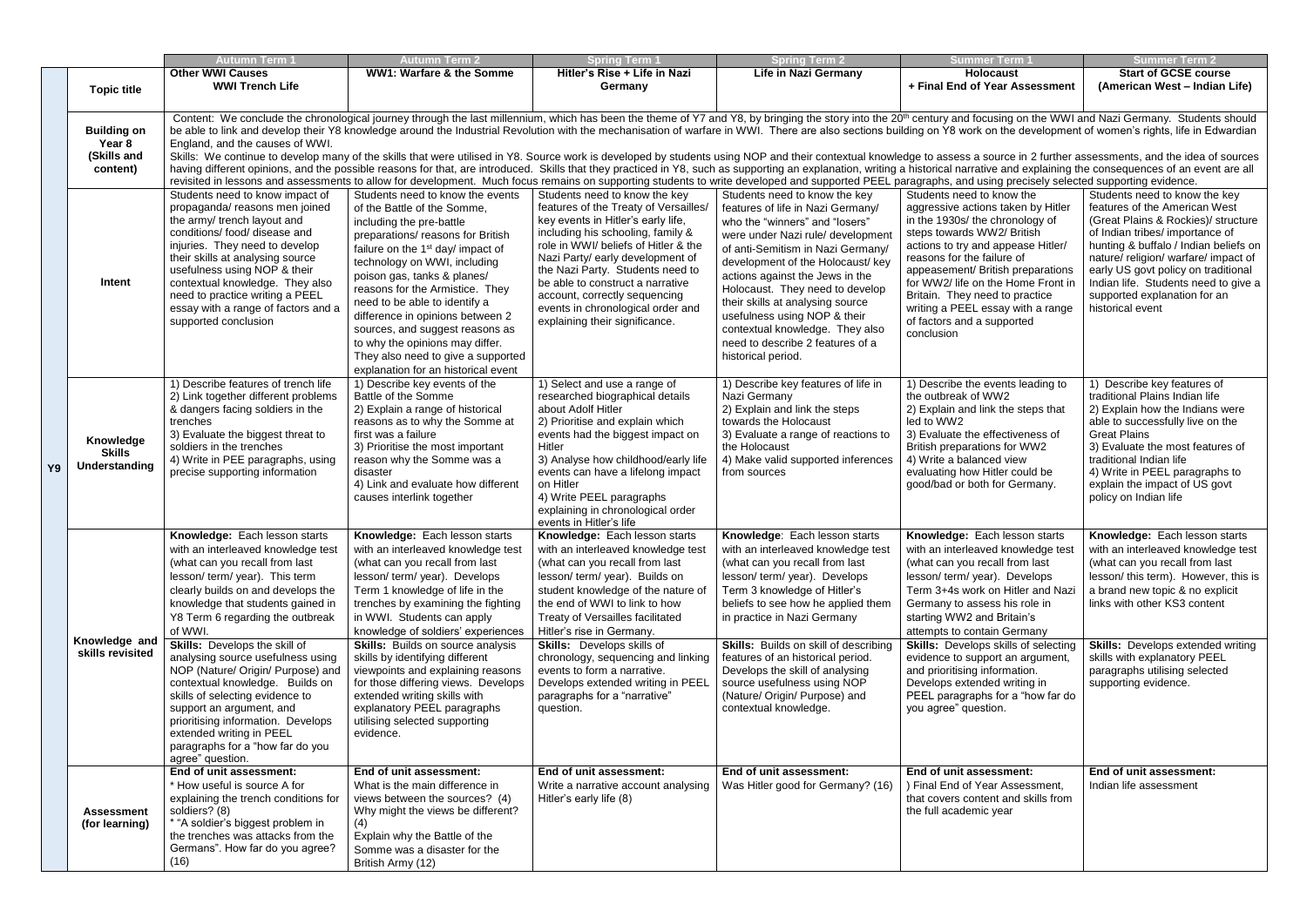|                          | <b>Cumulative assessment: Each</b><br>lesson's interleaved starter<br>challenges students to recall key<br>details from last lesson/ term/ year.<br>DC1 data entry | <b>Cumulative assessment: Each</b><br>lesson's interleaved starter<br>challenges students to recall key<br>details from last lesson/term/year. | <b>Cumulative assessment: Each</b><br>lesson's interleaved starter<br>challenges students to recall key<br>details from last lesson/ term/ year.<br>DC2 data entry | <b>Cumulative assessment: Each</b><br>lesson's interleaved starter<br>challenges students to recall key<br>details from last lesson/term/year | <b>Cumulative assessment: Each</b><br>lesson's interleaved starter<br>challenges students to recall key<br>details from last lesson/ term/ year | <b>Cumulative assessment: Each</b><br>lesson's interleaved starter<br>challenges students to recall key<br>details from last lesson/ term/ year.<br>DC3 data entry |
|--------------------------|--------------------------------------------------------------------------------------------------------------------------------------------------------------------|------------------------------------------------------------------------------------------------------------------------------------------------|--------------------------------------------------------------------------------------------------------------------------------------------------------------------|-----------------------------------------------------------------------------------------------------------------------------------------------|-------------------------------------------------------------------------------------------------------------------------------------------------|--------------------------------------------------------------------------------------------------------------------------------------------------------------------|
|                          | <b>Command words: How useful /</b><br>source / How far do you agree?                                                                                               | <b>Command words: Main</b><br>difference / sources / Why might<br>views differ? / Explain why                                                  | <b>Command words: Narrative</b><br>account / analysing                                                                                                             | <b>Command words: Describe</b><br>features / How useful / source                                                                              | <b>Command words: How far do</b><br>you agree?                                                                                                  | <b>Command words: Explain why</b>                                                                                                                                  |
| <b>Literacy focus</b>    | Other literacy foci: recruitment/<br>trench/ artillery/ trench foot/<br>shellshock/ maconochie/ morning<br>hate/ Lee Enfield rifle/ barbed wire/<br>grenade        | Other literacy foci: creeping<br>barrage/ tank/ poison gas/<br>offensive/ stalemate/ Armistice/<br>war of attrition                            | Other literacy foci: Nazi/fascist/<br>socialist/communist/SA/putsch/<br>racist/ anti-Semitism/ Treaty of<br>Versailles/ depression                                 | Other literacy foci: Persecution/<br>discrimination/ anti-Semitism/<br>propaganda/rearmament/<br>motorways/employment                         | Other literacy foci: Lebensraum/<br>appeasement/ Rhineland/<br>Sudetenland/home front/ Blitz/<br>evacuation/ blackout                           | Other literacy foci: Plains Indian/<br>Great Plains/ buffalo/ hunting/ tipi/<br>tribe/band                                                                         |
| <b>Numeracy</b><br>focus | Figures/Data on size of<br>alliances/empire's                                                                                                                      | Dates of historical events as well<br>as death and casualty rates                                                                              | Evidence of the impact of the Wall<br>Street Crash of 1929 and how it<br>impacted on Germany. German<br>election and NSDAP polling                                 | Unemployment figures decreasing<br>from 1933-1939. Dates and<br>statistics behind the persecution of<br>different groups by the Nazi's        | Chronology of events. Figures for<br>size of German & British army/ air<br>force/ navy                                                          | Statistical evidence/ facts/ figures<br>and statistics on Indian life                                                                                              |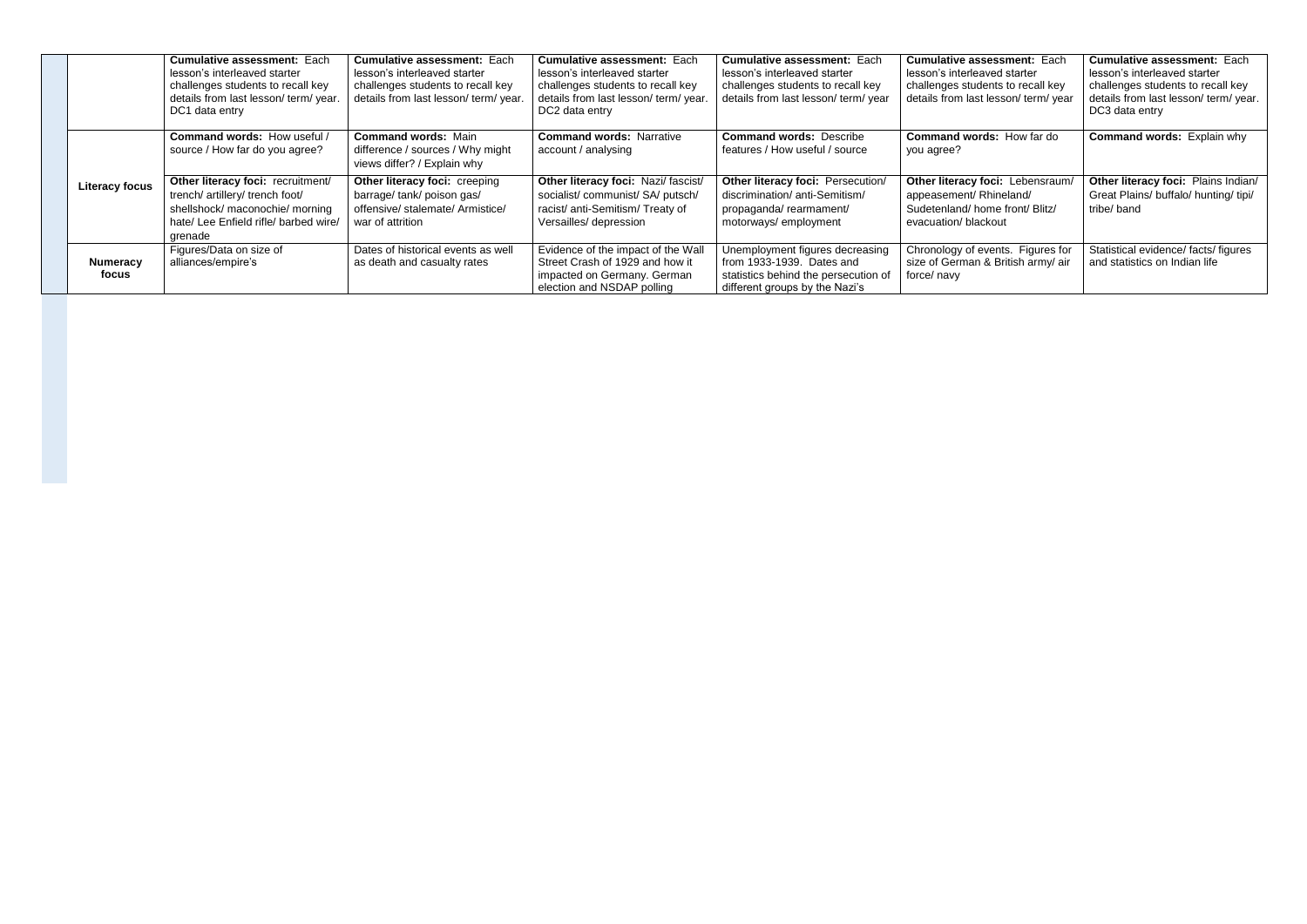|            |                                                              | Autumn Term 1                                                                                                                                                                                                                                                                                                                                                                                                                                                                                                                                                                                                                                                                                                                                                                                                                                       | Autumn Term 2                                                                                                                                                                                                                                                                                                                                                                                                                                                                                                                                                                                                                                                                                                                                                                                                                                                          | <b>Spring Term 1</b>                                                                                                                                                                                                                                                                                                                                                                                                                                                                                                                                                                                                                                                                                                                                                                                                                                                       | <b>Spring Term 2</b>                                                                                                                                                                                                                                                                                                                                                                                                                                                                                                                                                                                                                                                                                                                     | <b>Summer Term 1</b>                                                                                                                                                                                                                                                                                                                                                                                                                                                                                                                                                                                                                                     | <b>Summer Term 2</b>                                                                                                                                                                                                                                                                                                                                                                                                                                                                                                                                                                                                                                                                   |
|------------|--------------------------------------------------------------|-----------------------------------------------------------------------------------------------------------------------------------------------------------------------------------------------------------------------------------------------------------------------------------------------------------------------------------------------------------------------------------------------------------------------------------------------------------------------------------------------------------------------------------------------------------------------------------------------------------------------------------------------------------------------------------------------------------------------------------------------------------------------------------------------------------------------------------------------------|------------------------------------------------------------------------------------------------------------------------------------------------------------------------------------------------------------------------------------------------------------------------------------------------------------------------------------------------------------------------------------------------------------------------------------------------------------------------------------------------------------------------------------------------------------------------------------------------------------------------------------------------------------------------------------------------------------------------------------------------------------------------------------------------------------------------------------------------------------------------|----------------------------------------------------------------------------------------------------------------------------------------------------------------------------------------------------------------------------------------------------------------------------------------------------------------------------------------------------------------------------------------------------------------------------------------------------------------------------------------------------------------------------------------------------------------------------------------------------------------------------------------------------------------------------------------------------------------------------------------------------------------------------------------------------------------------------------------------------------------------------|------------------------------------------------------------------------------------------------------------------------------------------------------------------------------------------------------------------------------------------------------------------------------------------------------------------------------------------------------------------------------------------------------------------------------------------------------------------------------------------------------------------------------------------------------------------------------------------------------------------------------------------------------------------------------------------------------------------------------------------|----------------------------------------------------------------------------------------------------------------------------------------------------------------------------------------------------------------------------------------------------------------------------------------------------------------------------------------------------------------------------------------------------------------------------------------------------------------------------------------------------------------------------------------------------------------------------------------------------------------------------------------------------------|----------------------------------------------------------------------------------------------------------------------------------------------------------------------------------------------------------------------------------------------------------------------------------------------------------------------------------------------------------------------------------------------------------------------------------------------------------------------------------------------------------------------------------------------------------------------------------------------------------------------------------------------------------------------------------------|
|            | <b>Topic title</b>                                           | <b>American West 1</b>                                                                                                                                                                                                                                                                                                                                                                                                                                                                                                                                                                                                                                                                                                                                                                                                                              | American West 2 / Anglo Saxon<br>& Norman England 1                                                                                                                                                                                                                                                                                                                                                                                                                                                                                                                                                                                                                                                                                                                                                                                                                    | Anglo Saxon & Norman England                                                                                                                                                                                                                                                                                                                                                                                                                                                                                                                                                                                                                                                                                                                                                                                                                                               | Anglo Saxon & Norman England<br>3 / Medicine 1                                                                                                                                                                                                                                                                                                                                                                                                                                                                                                                                                                                                                                                                                           | <b>Medicine 2</b>                                                                                                                                                                                                                                                                                                                                                                                                                                                                                                                                                                                                                                        | <b>Medicine 3</b>                                                                                                                                                                                                                                                                                                                                                                                                                                                                                                                                                                                                                                                                      |
|            | <b>Building on Key</b><br>Stage 3<br>(Skills and<br>content) |                                                                                                                                                                                                                                                                                                                                                                                                                                                                                                                                                                                                                                                                                                                                                                                                                                                     | Skills: The main exam question types for these courses have been attempted several times in KS3 assessments. There has been a particular focus on "Explain" 12 mark questions.<br>Content: Clear topic links to Y7 (Battle of Hastings & build up to) in Anglo Saxon & Norman England. Y7 (Reformation) & Y8 (Industrial Revolution) provides some contextual knowledge for sections of the Medicine course                                                                                                                                                                                                                                                                                                                                                                                                                                                            |                                                                                                                                                                                                                                                                                                                                                                                                                                                                                                                                                                                                                                                                                                                                                                                                                                                                            |                                                                                                                                                                                                                                                                                                                                                                                                                                                                                                                                                                                                                                                                                                                                          |                                                                                                                                                                                                                                                                                                                                                                                                                                                                                                                                                                                                                                                          |                                                                                                                                                                                                                                                                                                                                                                                                                                                                                                                                                                                                                                                                                        |
|            | Intent                                                       | Students need to know<br>developments in early white<br>settlement of the Plains / causes,<br>events and consequences of early<br>Indian vs settler conflicts / law &<br>order issues / development of<br>homesteads & beef bonanza.<br>They need to develop their skills at<br>writing a narrative account, as well<br>as analysing consequences and<br>importance.                                                                                                                                                                                                                                                                                                                                                                                                                                                                                | Students need to know the<br>developments in later white<br>settlement of the Plains / causes,<br>events and consequences of the<br>later Indian Wars and the<br>destruction of traditional Indian life<br>the changes in homesteading &<br>cattle industry. They also need to<br>know the key features of Anglo<br>Saxon life/ reasons for the 1066<br>succession crisis/ contenders for<br>the throne. They need to<br>consolidate their skills at writing a<br>narrative account, as well as<br>analysing consequences and<br>importance.                                                                                                                                                                                                                                                                                                                           | Students need to know the key<br>features of Anglo Saxon life /<br>reasons for 1066 succession crisis<br>/ events at 3x 1066 battles /<br>William's steps to control England /<br>A-S rebellions against William &<br>his methods of crushing them /<br>steps taken to Normanise England,<br>including the feudal system and<br>the Church / Forests and sheriffs.<br>They need to develop their skills at<br>describing 2 historical features, as<br>well writing an analytical answer to<br>an "explain" and "how far"<br>question.                                                                                                                                                                                                                                                                                                                                      | Students need to know the<br>Domesday Book / Norman<br>aristocracy / William's family<br>issues & events of 1088<br>succession crisis / Medicine "Big<br>Picture" / Medieval ideas of<br>causes, treatments & preventions<br>of disease / The Black Death.<br>They need to consolidate their<br>skills at writing an analytical<br>answer to an "explain" and "how<br>far" question, and develop skills of<br>explaining difference/ similarity<br>between 2 periods.                                                                                                                                                                                                                                                                    | Students need to know the key<br>Renaissance ideas regarding<br>causes, preventions and<br>treatments of disease / work of<br>Vesalius / Great Plague 1665 /<br>Key $18th + 19th$ century ideas of<br>causes, preventions & treatments<br>of disease / work of Jenner /<br>Pasteur & Germ Theory /<br>problems of surgery. They need<br>to consolidate their skills at<br>explaining a difference/ similarity<br>between 2 periods, as well as<br>writing an analytical answer to an<br>"explain" and "how far" question.                                                                                                                                | Students need to know 19th<br>century public health measures /<br>the key 20 <sup>th</sup> century ideas<br>regarding causes, preventions and<br>treatments of disease /<br>development of genetics & high-<br>tech medicine & surgery / steps to<br>tackle lung cancer. They need to<br>consolidate their skills at<br>explaining a difference/ similarity<br>between 2 periods, as well as<br>writing an analytical answer to an<br>"explain" and "how far" question.                                                                                                                                                                                                                |
| <b>Y10</b> | Knowledge<br><b>Skills</b><br>Understanding                  | 1) Describe the great Plains and<br>the beliefs and actions of the<br>Plains Indians.<br>2) Explain the hardships of the<br>Great Plains and the purpose of<br>the beliefs and actions of the<br>Plains Indians.<br>3) Analyse and prioritise the<br>problems of the Great Plains as<br>well as the reasons for survival of<br>the Plains Indians.<br>4) Develop two clear supported<br>consequences of an event<br>1) Describe reasons for tension<br>between whites and Indians and<br>the actions of the pioneers.<br>2) Explain problems of the 1851<br>Fort Laramie Treaty and the<br>differences between Mormon<br>survival and Donner Party failure.<br>3) Evaluate the significance of the<br>1851 Fort Laramie Treaty and of<br>the Mormon and Donner Party for<br>settlers.<br>4) Develop two clear supported<br>consequences of an event | 1) Describe key features of<br>development of the West, the<br>cattle industry and changes for<br>Indian life.<br>2) Explain the impact of the<br>railways, role of entrepreneurs and<br>the changes made to Indian life<br>3) Evaluate significant factors in<br>the development of the West,<br>development of the cattle industry<br>and changes made to Indian life<br>4) Organise, structure and link the<br>stages of a narrative answer<br>1) Describe key features of Anglo<br>Saxon society and of the claimants<br>for the throne.<br>2) Explain the positives and<br>negatives of Anglo Saxon society<br>as well as the claimants for the<br>throne.<br>3) Evaluate the significance of<br>features of Anglo Saxon society,<br>powers of the king and claimants<br>for the throne.<br>4) Identify and describe two clear<br>features of a nominated feature | 1) Describe the key events of the<br>Battle of Hastings, William's<br>control and Anglo Saxon revolts<br>2) Explain the positives and<br>negatives of William and Harold,<br>William's actions to take control<br>and reasons for Anglo Saxon<br>revolts.<br>3) Evaluate William's successes at<br>Hastings and in controlling<br>England as well as the failures of<br>the Anglo Saxon revolts.<br>4) Apply detailed subject<br>knowledge and key words in three<br>PEE paragraphs in the format of<br>$"2+1"$<br>1) Describe the process of<br>Normanising England<br>2) Explain the different elements of<br>Normanisation (feudal system /<br>Church / forest / buildings etc)<br>3) Evaluate the extent of<br>Normanistaion - how much<br>changed, and for who?<br>4) Develop and organise a full and<br>detailed balanced answer, with<br>clear focussed conclusion. | 1) Describe the key features of<br>William's kingship and Norman<br>revolts against him.<br>2) Explain the outcomes of<br>William's kingship, including<br>leading to Norman revolts.<br>3) Evaluate the long term<br>significance of William's kingship,<br>including Norman opposition.<br>4) Apply detailed subject<br>knowledge and key words to a<br>balanced "2+1" judgement<br>question<br>1) Describe medieval ideas about<br>the causes of disease<br>2) Explain strengths and<br>weaknesses of medieval<br>treatments and preventatives<br>3) Evaluate effectiveness of<br>medieval responses to the Black<br>Death<br>4) Apply detailed subject<br>knowledge and key words in 3<br>PEE paragraphs in the format of<br>$"2+1"$ | 1) Describe Renaissance<br>preventions and treatments<br>2) Link Renaissance preventions<br>and treatments to types of healer<br>3) Evaluate the impact of new<br>Renaissance ideas on everyday<br>medicine<br>4) Develop an explanation of one<br>precise change or similarity across<br>2 different time periods<br>1) Describe 18th & 19th century<br>ideas about the causes of disease<br>(development of Germ Theory)<br>2) Explain the slow acceptance of<br>Germ Theory in GB<br>3) Evaluate the impact of Germ<br>Theory on medical science<br>4) Apply detailed subject<br>knowledge and key words to a<br>balanced "2+1" judgement<br>question | 1) Describe 18th- 20th century<br>preventions & treatments<br>2) Explain the steps to creating<br>modern treatments<br>3) Evaluate the impact of the NHS,<br>penicillin & DNA<br>4) Apply detailed subject<br>knowledge and key words in three<br>PEE paragraphs in the format of<br>$"2+1"$<br>1) Describe 20 <sup>th</sup> century ideas<br>about the causes of disease (DNA/<br>genetics)<br>2) Explain how DNA discovery led<br>to new preventions and treatments<br>3) Evaluate the role of different<br>factors in the changing nature of<br>medicine<br>4) Apply detailed subject<br>knowledge across 2 time periods<br>and key words to a balanced "2+1"<br>judgement question |
|            | Knowledge and<br>skills revisited                            | Knowledge:<br>Each lesson starts with a<br>knowledge test (on Am West<br>topic).                                                                                                                                                                                                                                                                                                                                                                                                                                                                                                                                                                                                                                                                                                                                                                    | Knowledge:<br>Each lesson starts with a<br>knowledge test (on Am West<br>topic). This term builds on and<br>concludes the students'<br>understanding of the American<br>West narrative.                                                                                                                                                                                                                                                                                                                                                                                                                                                                                                                                                                                                                                                                                | Knowledge:<br>Each lesson starts with a<br>knowledge test (on Normans topic)<br>and an Interleaved knowledge<br>check (on Am West). This term<br>allows students to apply their<br>knowledge of Anglo Saxon<br>England to evaluate the changes<br>brought by the Normans.                                                                                                                                                                                                                                                                                                                                                                                                                                                                                                                                                                                                  | Knowledge:<br>Each lesson starts with a<br>knowledge test (on Normans/<br>Medicine topic) and an Interleaved<br>knowledge check (on Am West).<br>This term builds on and concludes<br>the students' understanding of the<br>Normanistaion of England<br>narrative.                                                                                                                                                                                                                                                                                                                                                                                                                                                                       | Knowledge:<br>Each lesson starts with a<br>knowledge test (on Medicine topic)<br>and an Interleaved knowledge<br>check (on Normans). This term<br>allows students to apply their<br>knowledge of medieval medicine<br>to evaluate the changes that took<br>place in the 16 <sup>th</sup> -19 <sup>th</sup> centuries.                                                                                                                                                                                                                                                                                                                                    | Knowledge:<br>Each lesson starts with a<br>knowledge test (on Medicine topic)<br>and an Interleaved knowledge<br>check (on Normans). This term<br>builds on and concludes the<br>students' understanding of the<br>development of medicine c1250-<br>present day.                                                                                                                                                                                                                                                                                                                                                                                                                      |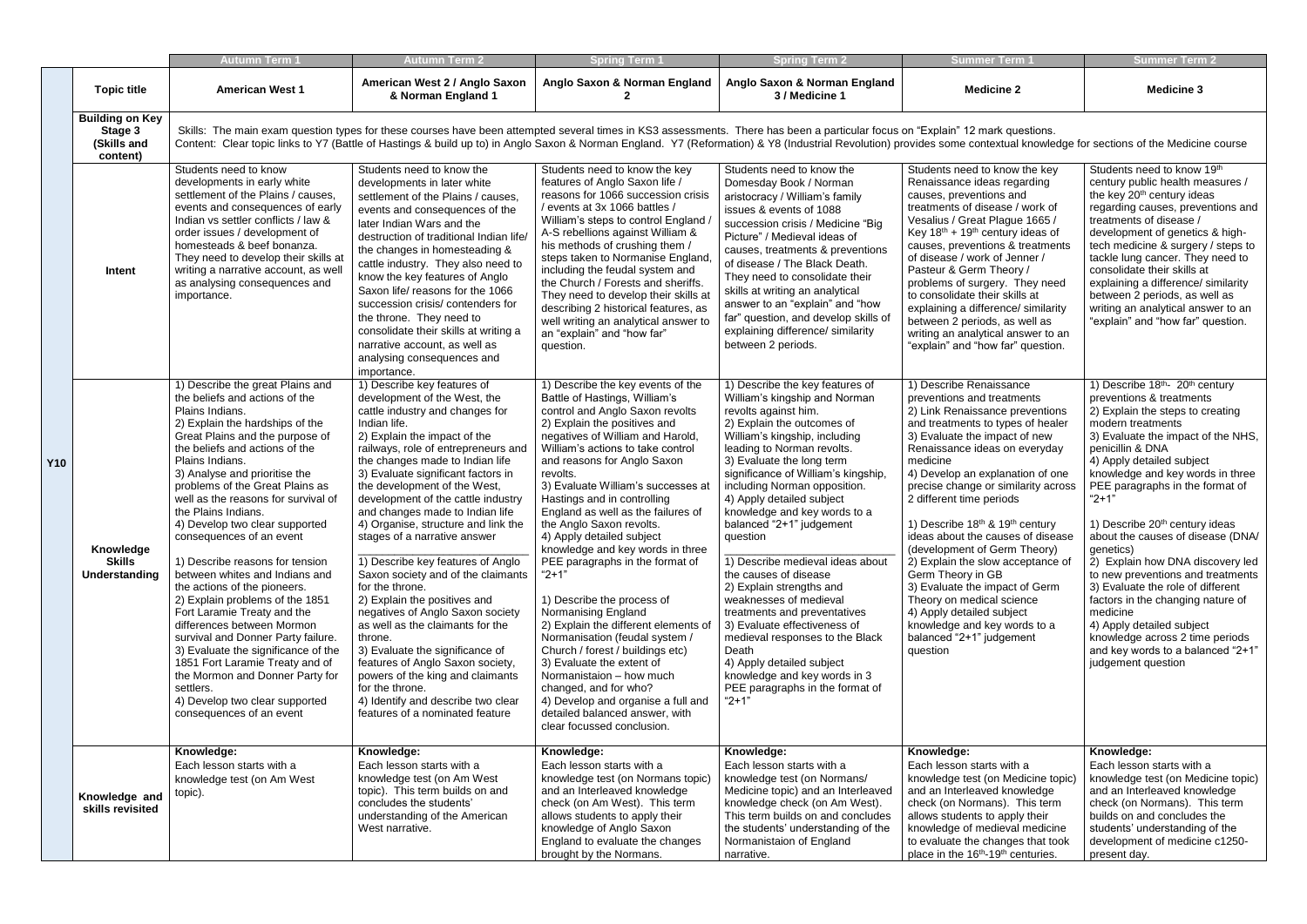|  |                          | <b>Skills:</b>                      | Skills:                            | Skills:                             | <b>Skills:</b>                    | <b>Skills:</b>                      | <b>Skills:</b>                        |
|--|--------------------------|-------------------------------------|------------------------------------|-------------------------------------|-----------------------------------|-------------------------------------|---------------------------------------|
|  |                          | Review of Narrative Account &       | Review of Narrative Account &      | Weekly Interleaved homework -       | Weekly Interleaved homework -     | Weekly Interleaved homework -       | Weekly Interleaved homework -         |
|  |                          | Consequence question types (both    | Consequence question types (both   | American West exam question.        | American West exam question.      | Normans exam question. Review       | Normans exam question. Review         |
|  |                          | previously attempted in KS3).       | previously attempted in KS3).      | Review of 2 Features / Explain /    | Review of 2 Features / Explain /  | of Explain / How Far question       | of Explain / How Far question         |
|  |                          | Extended writing/ PEEL paragraph    | Extended writing/ PEEL paragraph   | How Far question types (all         | How Far question types (all       | types (both previously attempted    | types (both previously attempted in   |
|  |                          | techniques                          | techniques                         | previously attempted in KS3).       | previously attempted in KS3).     | in KS3).                            | <b>KS3).</b>                          |
|  |                          | End of unit assessment:             | End of unit assessment:            | End of unit assessment:             | End of unit assessment:           | End of unit assessment:             | End of unit assessment:               |
|  |                          | 1) Explain two consequences of      | 1) Explain two consequence of the  | 1) Explain why William won the      | 1) "The main significance of the  | 1) Explain one way in which ideas   | 1) Explain why there was rapid        |
|  |                          | the Indians using horses.           | Dawes Act (1887) for traditional   | Battle of Hastings.                 | Domesday Book was financial".     | about the treatment of diseases     | progress in disease prevention        |
|  |                          |                                     | Indian life                        |                                     | How far do you agree?             | were different in the 17th century  | after c1900                           |
|  |                          | 2) Explain the importance of the    |                                    | 2) The main consequence of the      |                                   | from ideas in the 13th century      |                                       |
|  |                          | development of new mining towns     | 2) Write a narrative account       | Harrying of the North was           | 2) "Hospital treatment in England |                                     | 2) "Treatment of diseases and         |
|  |                          | for law and order in the early West | analysing the key stages in the    | starvation for the peasants. Do you | in the period from 1250 to 1500   | 2) "There was rapid change in       | care of the sick completely           |
|  | <b>Assessment</b>        |                                     | growth of cattle ranching, 1861-   | agree?                              | was very rare". How far do you    | ideas about the causes of illness   | changed after c1800". How far do      |
|  | (for learning)           |                                     | 1872.                              |                                     | agree with this statement?        | and disease in the period c1700-    | you agree with this statement?        |
|  |                          |                                     |                                    |                                     |                                   | c1900." How far do you agree        |                                       |
|  |                          |                                     |                                    |                                     |                                   | with this statement?                |                                       |
|  |                          |                                     |                                    |                                     |                                   |                                     |                                       |
|  |                          | Cumulative assessment:              | <b>Cumulative assessment:</b>      | <b>Cumulative assessment:</b>       | <b>Cumulative assessment:</b>     | <b>Cumulative assessment:</b>       | <b>Cumulative assessment:</b>         |
|  |                          | DC1 entry                           | American West Mock Exam            | Weekly interleaved homework (on     | Anglo Saxon & Norman England      | Weekly interleaved homework (on     | Full Paper 2 Mock Exam                |
|  |                          |                                     |                                    | American West). DC2 entry           | Mock Exam                         | Normans)                            | (American West + Normans)             |
|  |                          |                                     |                                    |                                     | Weekly interleaved homework (on   |                                     | Weekly interleaved homework (on       |
|  |                          |                                     |                                    |                                     | American West)                    |                                     | Normans). DC3 entry                   |
|  |                          | <b>Command words:</b>               | <b>Command words:</b>              | <b>Command words:</b>               | <b>Command words:</b>             | <b>Command words:</b>               | <b>Command words:</b>                 |
|  |                          | Explain / Consequences /            | Explain / Consequences /           | Explain / Consequences /            | How far do you agree? / Explain / | Explain / Difference / Similarity / | Explain / Difference / Similarity /   |
|  |                          | Importance of / Narrative account   | Importance of / Narrative account/ | Significance / Do you agree /       | Changes / Causes / Features       | Explain why / How far do you        | Explain why / How far do you          |
|  | <b>Literacy focus</b>    | Analysing / Changes / Causes        | Analysing / Changes / Causes       | Changes / Causes / Features         |                                   | agree? / Changes / Causes           | agree? / Changes / Causes             |
|  |                          | <b>Other literacy foci:</b>         | Other literacy foci:               | <b>Other literacy foci:</b>         | <b>Other literacy foci:</b>       | <b>Other literacy foci:</b>         | <b>Other literacy foci:</b>           |
|  |                          | Migration / Manifest Destiny /      | Exodusters / Treaty / Danelaw /    | Embassy / Knight / Submission /     | Homage / Aristocracy /            | Treatment / Prevention / plague /   | Genetic / Lifestyle / Magic Bullets / |
|  |                          | Pioneer/Homesteader / Vigilante     | Fyrd/ Burh / Wergild / Succession  | Motte + Bailey / Forfeiture /       | Supernatural / Rational / Humours | physician / apothecary / vaccine /  | NHS / Antibiotic / Cancer             |
|  |                          |                                     |                                    | Harrying / Feudal / Forest          | / Astrology / Miasma              | anaesthetic/ antiseptic / aseptic   |                                       |
|  |                          | Timelines, decades and periods of   | Sequencing and ordering. Profit    | Sequencing and ordering, changes    | Timelines, centuries and years,   | Timelines, centuries and years,     | Timelines, centuries and years,       |
|  | <b>Numeracy</b><br>focus | time. Ordering of events.           | and demand.                        | over time                           | changes over time                 | changes over time                   | changes over time                     |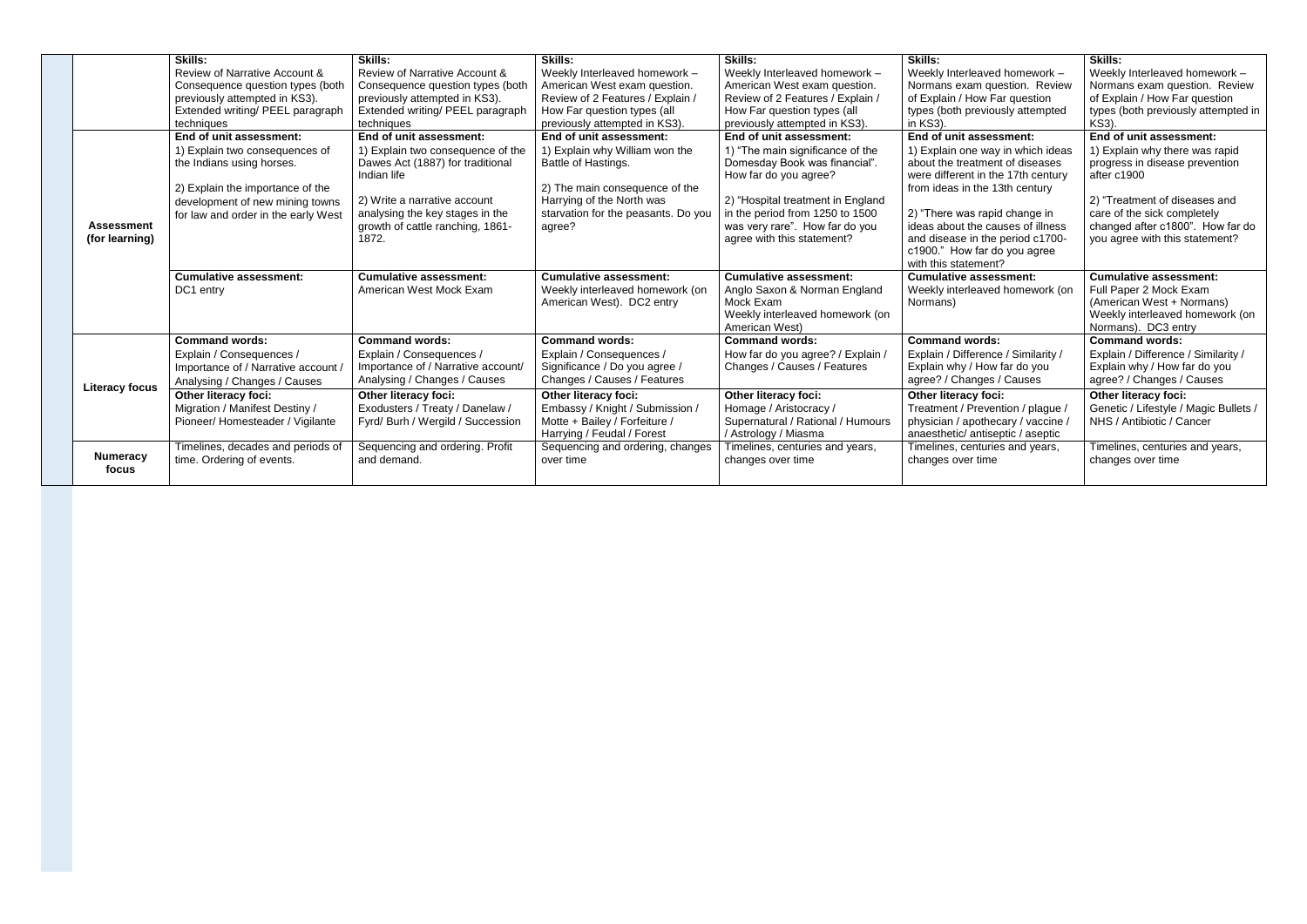## **& Vietnam War Vietnam War Vietnam War + Revision**

ompleted in Year 10, with particular emphasis on "explain"

9<sup>th</sup> century surgery, also supports Historic Environment

|            |                                                                             | <b>Autumn Term</b> 1                                                                                                                                                                                                                                                                                                                                                                                                                                                                                                                                                                                                                                                    | <b>Autumn Term 2</b>                                                                                                                                                                                                                                                                                                                                                                                                                                                                                                                                                                                                                                    | <b>Spring Term 1</b>                                                                                                                                                                                                                                                                                                                                                                                                                                                                                                                                                                                         | <b>Spring Term 2</b>                                                                                                                                                                                                                                                                                                                                                                                                                                                                                                                                                                                                                                                                                                                 | <b>Summer Term</b>                                                                                                                                                                                                                                                                                                        | <b>Summer Term 2</b> |
|------------|-----------------------------------------------------------------------------|-------------------------------------------------------------------------------------------------------------------------------------------------------------------------------------------------------------------------------------------------------------------------------------------------------------------------------------------------------------------------------------------------------------------------------------------------------------------------------------------------------------------------------------------------------------------------------------------------------------------------------------------------------------------------|---------------------------------------------------------------------------------------------------------------------------------------------------------------------------------------------------------------------------------------------------------------------------------------------------------------------------------------------------------------------------------------------------------------------------------------------------------------------------------------------------------------------------------------------------------------------------------------------------------------------------------------------------------|--------------------------------------------------------------------------------------------------------------------------------------------------------------------------------------------------------------------------------------------------------------------------------------------------------------------------------------------------------------------------------------------------------------------------------------------------------------------------------------------------------------------------------------------------------------------------------------------------------------|--------------------------------------------------------------------------------------------------------------------------------------------------------------------------------------------------------------------------------------------------------------------------------------------------------------------------------------------------------------------------------------------------------------------------------------------------------------------------------------------------------------------------------------------------------------------------------------------------------------------------------------------------------------------------------------------------------------------------------------|---------------------------------------------------------------------------------------------------------------------------------------------------------------------------------------------------------------------------------------------------------------------------------------------------------------------------|----------------------|
|            | <b>Topic title</b>                                                          | <b>Medicine</b><br>& Historic Environment                                                                                                                                                                                                                                                                                                                                                                                                                                                                                                                                                                                                                               | <b>Historic Environment</b><br>& Civil Rights                                                                                                                                                                                                                                                                                                                                                                                                                                                                                                                                                                                                           | <b>Civil Rights</b><br>& Vietnam War                                                                                                                                                                                                                                                                                                                                                                                                                                                                                                                                                                         | <b>Vietnam War</b>                                                                                                                                                                                                                                                                                                                                                                                                                                                                                                                                                                                                                                                                                                                   | Vietnam War + Revision                                                                                                                                                                                                                                                                                                    |                      |
|            | <b>Building on Key</b><br>Stage 3 and<br>Year 10<br>(Skills and<br>content) |                                                                                                                                                                                                                                                                                                                                                                                                                                                                                                                                                                                                                                                                         | and "how far" question types. Source skills were practised throughout KS3 and referenced through Y10.                                                                                                                                                                                                                                                                                                                                                                                                                                                                                                                                                   | Skills: All exam question types for these courses have been attempted at least once in KS3 assessments. A large number of question types have been repeatedly completed in Year 10, with particular emphasis on<br>Content: Y9 work on WWI (trench conditions/ Battle of the Somme/ weapons of war) provides background for Historic Environment. Y10 Medicine topic, particularly 19 <sup>th</sup> century surgery, also supports Historic Enviro<br>topic. Y8 (Slavery) provides some contextual knowledge for the Civil Rights unit. Y9 (Cold War) provides the contextual background for the Vietnam War |                                                                                                                                                                                                                                                                                                                                                                                                                                                                                                                                                                                                                                                                                                                                      |                                                                                                                                                                                                                                                                                                                           |                      |
|            | Intent                                                                      | Students need to know public<br>health in the 20 <sup>th</sup> century/<br>treatments for lung cancer/ WWI<br>trench conditions/ impact on health<br>& injury / transport &<br>communication problems / nature<br>of WWI injuries/ evacuation<br>procedures. They need to develop<br>their source skills, including usage<br>of NOP and historical knowledge<br>to assess source usefulness, as<br>well as identifying different source<br>types and how to plan an historical<br>enquiry                                                                                                                                                                               | Students need to know new<br>techniques to treat wounds / the<br>impact of segregation on black<br>people's lives / the nature of<br>opposition to civil rights (including<br>Dixiecrats & KKK) / steps taken to<br>progress in education & transport /<br>role of CORE, NAACP & MLK.<br>They need to develop<br>interpretation skills, including<br>analysis of different opinions and<br>assessing a historian's viewpoint.<br>They need to consolidate their<br>skills at writing an explain & source<br>usefulness question.                                                                                                                        | Students need to know the<br>significance of Civil Rights laws /<br>impact of Black Power / Progress<br>in civil rights to 1975 / Causes of<br>the Vietnam War, including Cold<br>War background & increased US<br>involvement in Vietnam / VC vs US<br>tactics / Impact of Tet Offensive.<br>They need to consolidate<br>interpretation skills, including<br>analysis of different opinions and<br>assessing a historian's viewpoint,<br>and writing an explain & source<br>usefulness question.                                                                                                            | Students need to know the impact<br>of Nixon's Vietnam policies /<br>Reasons for US protest for and<br>against the war / Types of<br>protestors and protest / Impact of<br>media on public opinion / Peace<br>Talks / Reasons for US failure in<br>Vietnam. They need to<br>consolidate interpretation skills,<br>including analysis of different<br>opinions and assessing a<br>historian's viewpoint, and writing<br>an explain & source usefulness<br>question.                                                                                                                                                                                                                                                                   | Students need to complete<br>Vietnam War course/ revisit key<br>topic themes and content from<br>papers 1-3. They need to practise<br>a wide variety of question types<br>across the 3 papers. Mock exam<br>results and classroom<br>performance need to guide class<br>teachers into what the precise<br>focus should be |                      |
| <b>Y11</b> | Knowledge<br><b>Skills</b><br>Understanding                                 | 1) Describe key features of the<br>fighting on the Western Front<br>2) Link the conditions in WWI with<br>medical problems and challenges<br>3) Explain the strengths and<br>limitations of different source types<br>4) Evaluate the usefulness of<br>sources for a given enquiry using<br>NOP, content & own knowledge<br>1) Describe developments in blood<br>transfusions, treatment of injuries<br>& infection<br>2) Evaluate the success of<br>attempts to improve medical care<br>in WWI<br>3) Select elements of a source's<br>NOP appropriate for a specific<br>historical investigation<br>4) Develop an independent follow-<br>up enquiry to a source detail | 1) Describe problems for black<br>Americans in the Deep South<br>2) Explain why challenging the<br>problems for black Americans was<br>difficult<br>3) Link & explain the 1 <sup>st</sup> steps to<br>civil rights: Brown / Little Rock /<br>Montgomery Bus Boycott<br>4) Evaluate the usefulness of<br>sources for a given enquiry using<br>NOP, content & own knowledge<br>1) Describe the actions of<br>opponents of civil rights<br>2) Explain the importance of the<br>Emmett Till murder<br>3) Select information from sources<br>to support relevant inferences<br>4) Evaluate the success of the civil<br>rights movement by the early<br>1960s | 1) Describe actions of MLK/<br>Kennedy/ Johnson in furthering<br>civil rights<br>2) Explain the rise of Black Power<br>in the 1960s<br>3) Supporting inferences from<br>sources using precisely selected<br>details<br>4) Evaluating reasons for different<br>views expressed in interpretations<br>1) Describe background to the<br>Vietnam War<br>2) Explain reasons for increasing<br>American involvement 1950-65<br>3) Evaluate VC strengths vs<br>American weaknesses in Vietnam<br>4) Apply skills of inferring to<br>analyse the differing views<br>contained in 2 interpretations                   | 1) Describe the changing nature of<br>the US approach to the Vietnam<br>War under Nixon<br>2) Explain why there are different<br>interpretations of the significance<br>of the Tet Offensive<br>3) Evaluate the impact of the Tet<br>Offensive on support for the war<br>4) Evaluate the usefulness of<br>sources for a given enquiry using<br>NOP, content & own knowledge<br>1) Describe a range of US public<br>reactions to the Vietnam War (for<br>and against)<br>2) Explain a range of reasons to be<br>either for or against the war<br>3) Evaluate the impact of US<br>public opinion on the outcome of<br>the Vietnam War<br>4) Evaluate the viewpoint of an<br>interpretation to reach a balanced,<br>supported judgement | A review of key areas of<br>knowledge/ skills for each class.<br>Class teacher is responsible for<br>identifying key areas specific to<br>their class' needs.<br>A suite of revision resources, tools<br>and sample Qs/ answers have<br>been produced by the department<br>to use as appropriate                          |                      |
|            | Knowledge and<br>skills revisited                                           | Knowledge:<br>Each lesson starts with a<br>knowledge test (on Historic<br>Environment topic) and an<br>Interleaved knowledge check (on<br>Medicine). Students apply their<br>knowledge of early 20 <sup>th</sup> century<br>medicine, and also Y9 WWI trench<br>work, to its application in the WWI<br>trenches.                                                                                                                                                                                                                                                                                                                                                        | Knowledge:<br>Each lesson starts with a<br>knowledge test (on Civil Rights<br>topic) and an Interleaved<br>knowledge check (on Medicine).<br>Students can link back to Y8<br>Slavery topic to provide historical<br>context for the Civil Rights topic.                                                                                                                                                                                                                                                                                                                                                                                                 | Knowledge:<br>Each lesson starts with a<br>knowledge test (on Civil Rights/<br>Vietnam topic) and an Interleaved<br>knowledge check (on Am West).<br>This term builds on and concludes<br>the students' understanding of the<br>development of the US Civil Rights<br>movement                                                                                                                                                                                                                                                                                                                               | Knowledge:<br>Each lesson starts with a<br>knowledge test (on Vietnam topic)<br>and an Interleaved knowledge<br>check (on Normans). This term<br>builds on and concludes the<br>students' understanding of the<br>development of the Vietnam War<br>and its impact on the USA.                                                                                                                                                                                                                                                                                                                                                                                                                                                       | Knowledge:<br>Knowledge gaps/ weaknesses<br>identified by individual class<br>teacher to be addressed through<br>department bank of structured<br>revision activities                                                                                                                                                     | Knowledge:           |
|            |                                                                             | Skills:<br>Weekly Interleaved homework -<br>Medicine exam question. Review<br>of Source Usefulness question<br>type (previously attempted in KS3).                                                                                                                                                                                                                                                                                                                                                                                                                                                                                                                      | <b>Skills:</b><br>Weekly Interleaved homework -<br>Medicine exam question. Review<br>of Explain / Source Comparison /<br>How far question types (all                                                                                                                                                                                                                                                                                                                                                                                                                                                                                                    | <b>Skills:</b><br>Weekly Interleaved homework -<br>American West exam question.<br>Review of Explain / Source<br>Comparison / How far question                                                                                                                                                                                                                                                                                                                                                                                                                                                               | <b>Skills:</b><br>Weekly Interleaved homework -<br>Normans exam question. Review<br>of Explain / Source Comparison /<br>How far question types (all                                                                                                                                                                                                                                                                                                                                                                                                                                                                                                                                                                                  | <b>Skills:</b><br>Skills gaps/ weaknesses identified<br>by individual class teacher to be<br>addressed through department                                                                                                                                                                                                 | <b>Skills:</b>       |

| u | ۰<br>۰ | $\sim$<br>$\sim$<br>ـ | u |  |
|---|--------|-----------------------|---|--|
|   |        |                       |   |  |

| Students need to complete<br>Vietnam War course/ revisit key<br>topic themes and content from<br>papers 1-3. They need to practise<br>a wide variety of question types<br>across the 3 papers. Mock exam<br>results and classroom<br>performance need to guide class<br>teachers into what the precise<br>focus should be |            |
|---------------------------------------------------------------------------------------------------------------------------------------------------------------------------------------------------------------------------------------------------------------------------------------------------------------------------|------------|
| A review of key areas of<br>knowledge/ skills for each class.                                                                                                                                                                                                                                                             |            |
| Class teacher is responsible for<br>identifying key areas specific to<br>their class' needs.                                                                                                                                                                                                                              |            |
| A suite of revision resources, tools<br>and sample Qs/ answers have<br>been produced by the department<br>to use as appropriate                                                                                                                                                                                           |            |
| Knowledge:<br>Knowledge gaps/ weaknesses<br>identified by individual class<br>teacher to be addressed through<br>department bank of structured<br>revision activities                                                                                                                                                     | Knowledge: |
| Skills:<br>Skills gaps/ weaknesses identified<br>by individual class teacher to be<br>addressed through department                                                                                                                                                                                                        | Skills:    |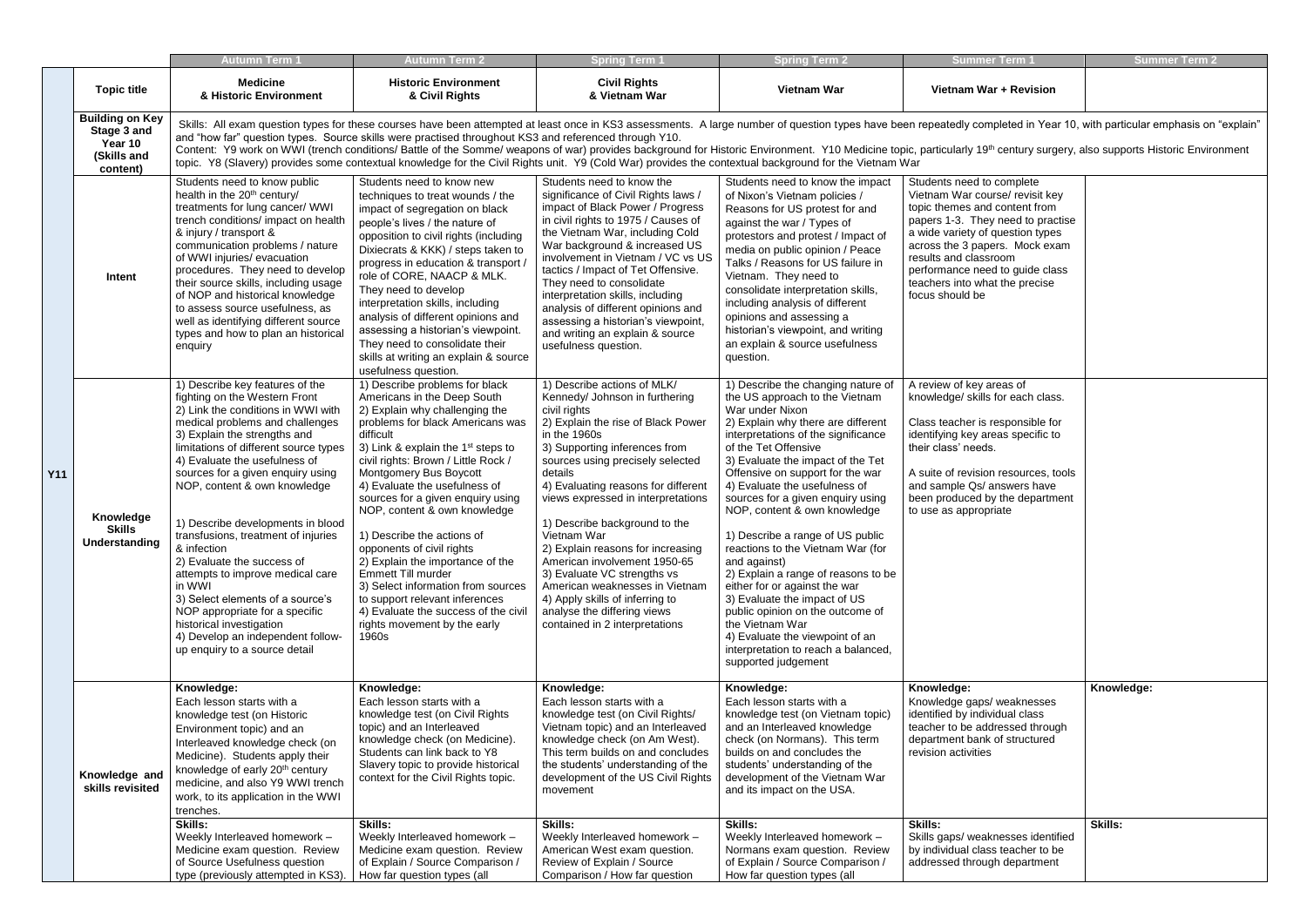|  |                                     | Extended writing/ PEEL paragraph<br>techniques                                                                                                                                                                              | previously attempted in KS3+<br>$Y10$ ).                                                                                                                                                                                      | types (all previously attempted in<br>KS3+ Y10).                                                                                                                                                                           | previously attempted in KS3+<br>$Y10$ ).                                                                                                                                                                                                                                                                             | bank of structured revision<br>activities                                                                                                                               |                               |
|--|-------------------------------------|-----------------------------------------------------------------------------------------------------------------------------------------------------------------------------------------------------------------------------|-------------------------------------------------------------------------------------------------------------------------------------------------------------------------------------------------------------------------------|----------------------------------------------------------------------------------------------------------------------------------------------------------------------------------------------------------------------------|----------------------------------------------------------------------------------------------------------------------------------------------------------------------------------------------------------------------------------------------------------------------------------------------------------------------|-------------------------------------------------------------------------------------------------------------------------------------------------------------------------|-------------------------------|
|  | <b>Assessment</b><br>(for learning) | End of unit assessment:<br>1) Describe 2 features of aseptic<br>surgery in the early 20th century<br>2) How useful are Sources A and<br>C for an enquiry into the use of<br>new medical techniques on the<br>Western Front? | End of unit assessment:<br>1) How useful are Sources E & F<br>for an enquiry into attitudes to<br>integration in the Deep South?<br>2) Explain why the death of<br>Emmett Till was important for the<br>civil rights movement | End of unit assessment:<br>1) Give 2 things that you can infer<br>from the source about the Watts<br>riots in 1965<br>2) What is the main difference in<br>views on the reason for the<br><b>Strategic Hamlet Program?</b> | End of unit assessment:<br>1) How useful are Sources A & B<br>for an enquiry into reasons for<br>opposition to the Vietnam War?<br>2) A full Q3 (4 parts), including:<br>How far do you agree with<br>Interpretation 2 about the impact of<br>TV and media coverage of the<br>Vietnam War on the American<br>people? | End of unit assessment:<br>At least one full exam question to<br>be completed in lesson each week<br>(at teacher discretion). Focus on<br>higher mark Qs (8-16 markers) | End of unit assessment:       |
|  |                                     | <b>Cumulative assessment:</b><br>Whole-school mock exam<br>(Medicine). Weekly interleaved<br>homework (on Medicine). DC1<br>entry                                                                                           | <b>Cumulative assessment:</b><br>Mock exam (Historic Environment)<br>Weekly interleaved homework (on<br>Medicine)                                                                                                             | <b>Cumulative assessment:</b><br>Whole-school mock exam (Full<br>paper 1 + Paper 2). Weekly<br>interleaved homework (on<br>American West). DC2 entry                                                                       | <b>Cumulative assessment:</b><br>Weekly interleaved homework (on<br>Normans). DC3 entry                                                                                                                                                                                                                              | <b>Cumulative assessment:</b><br>Mock exam (Civil Rights &<br>Vietnam). Weekly interleaved<br>homework (at teacher discretion).                                         | <b>Cumulative assessment:</b> |
|  |                                     | <b>Command words:</b><br>Describe / Features / How useful /<br><b>Historical context</b>                                                                                                                                    | <b>Command words:</b><br>Infer / Explain / How useful /<br>Difference / Different views / How<br>far do you agree/ Historical context                                                                                         | <b>Command words:</b><br>Infer / Explain / How useful /<br>Difference / Different views / How<br>far do you agree/ Historical contex                                                                                       | <b>Command words:</b><br>Infer / Explain / How useful /<br>Difference / Different views / How<br>far do you agree/ Historical context                                                                                                                                                                                | <b>Command words:</b>                                                                                                                                                   | <b>Command words:</b>         |
|  | <b>Literacy focus</b>               | Other literacy foci:<br>Nature/ Origin / Purpose /<br>transfusion/trench / transport /<br>communication / wound / shrapnel<br>infection / CCS / FANY / x-ray                                                                | Other literacy foci:<br>Nature/ Origin / Purpose /<br>segregation / discrimination /<br>racism / Dixiecrat / non-violent<br>protest / sit-in / civil rights                                                                   | <b>Other literacy foci:</b><br>Nature/ Origin / Purpose / Black<br>Power / Black Panthers /<br>Communist / Capitalist / Cold War /<br>Domino Theory / Containment                                                          | Other literacy foci:<br>Nature/ Origin / Purpose /<br>Guerrilla/ Search & Destroy / Tet /<br>Doctrine / Vietnamisation / Draft /<br>Media / Protest / Veteran                                                                                                                                                        | Other literacy foci:                                                                                                                                                    | Other literacy foci:          |
|  | <b>Numeracy</b><br>focus            | Timelines: Sequencing of years<br>and events                                                                                                                                                                                | Timelines: Sequencing of years<br>and events, changes over time                                                                                                                                                               | Timelines: Sequencing of years<br>and events, changes over time                                                                                                                                                            | Using data related to casualties/<br>number of protesters                                                                                                                                                                                                                                                            |                                                                                                                                                                         |                               |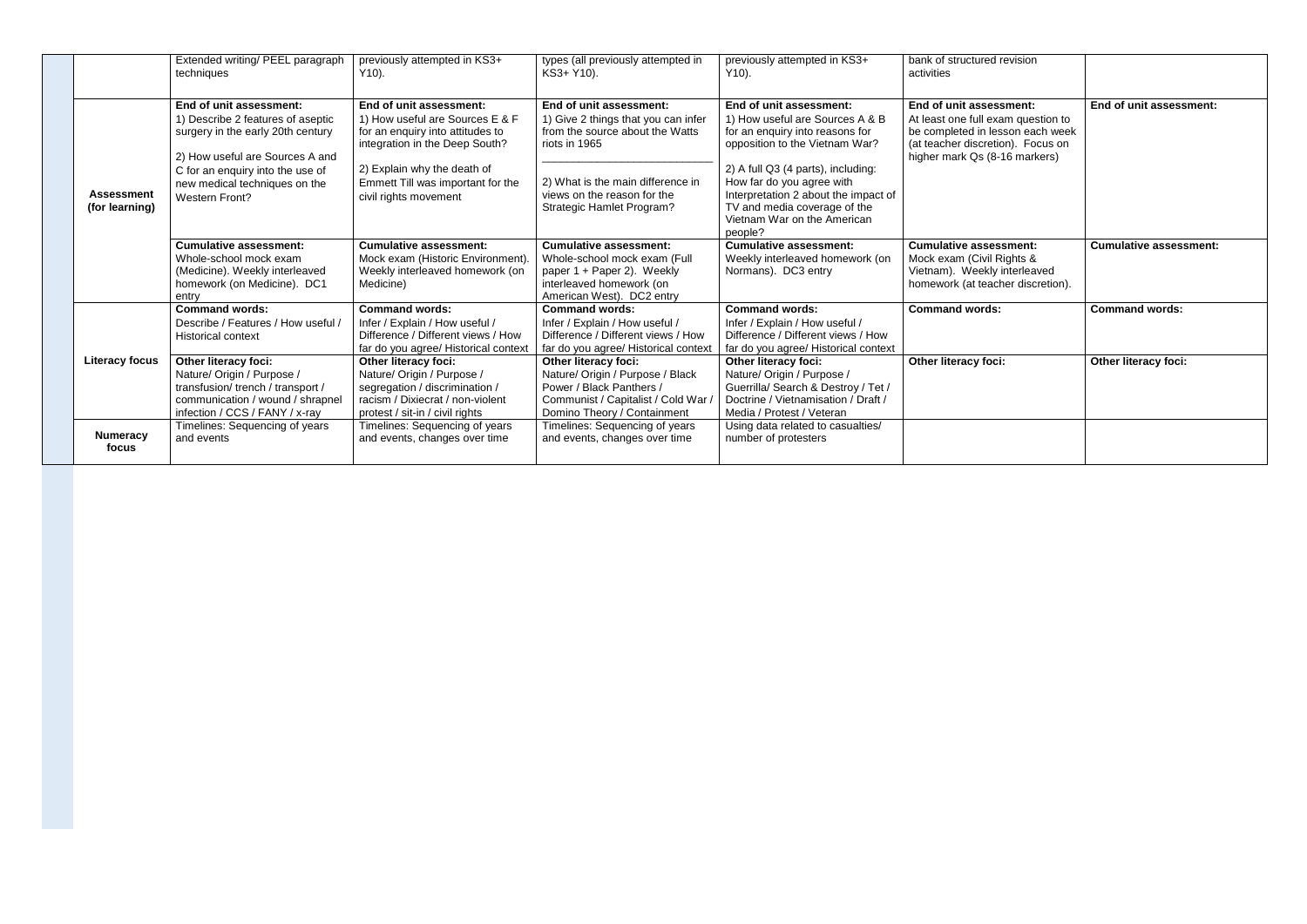|            |                                                              | Autumn Term 1                                                                                                                                                                                                                                                                                                                                                                                                                                                                                                                                                                                                                                                                                                                                                                                                                                                                        | Autumn Term 2                                                                                                                                                                                                                                                                                                                                                                                                                                                                                                                                                                                                                                                                                                                                                                                                                                                                                              | <b>Spring Term 1</b>                                                                                                                                                                                                                                                                                                                                                                                                                                                                                                                                                                                                                                                                                                                                                                                                                                                                            | <b>Spring Term 2</b>                                                                                                                                                                                                                                                                                                                                                                                                                                                                                                                                                                                                                                                                                                                                                                                                                                                                                                      | <b>Summer Term '</b>                                                                                                                                                                                                                                                                                                                                                                                                                                                                                                                                                                                                                                                                                                                                                                                                                                            | Summer Term 2                                                                                                                                                                                                                                                                                                                                                                                                                                                                                                                                                                                                                                                                                                                                                                                                                                                                                                                                                                                        |
|------------|--------------------------------------------------------------|--------------------------------------------------------------------------------------------------------------------------------------------------------------------------------------------------------------------------------------------------------------------------------------------------------------------------------------------------------------------------------------------------------------------------------------------------------------------------------------------------------------------------------------------------------------------------------------------------------------------------------------------------------------------------------------------------------------------------------------------------------------------------------------------------------------------------------------------------------------------------------------|------------------------------------------------------------------------------------------------------------------------------------------------------------------------------------------------------------------------------------------------------------------------------------------------------------------------------------------------------------------------------------------------------------------------------------------------------------------------------------------------------------------------------------------------------------------------------------------------------------------------------------------------------------------------------------------------------------------------------------------------------------------------------------------------------------------------------------------------------------------------------------------------------------|-------------------------------------------------------------------------------------------------------------------------------------------------------------------------------------------------------------------------------------------------------------------------------------------------------------------------------------------------------------------------------------------------------------------------------------------------------------------------------------------------------------------------------------------------------------------------------------------------------------------------------------------------------------------------------------------------------------------------------------------------------------------------------------------------------------------------------------------------------------------------------------------------|---------------------------------------------------------------------------------------------------------------------------------------------------------------------------------------------------------------------------------------------------------------------------------------------------------------------------------------------------------------------------------------------------------------------------------------------------------------------------------------------------------------------------------------------------------------------------------------------------------------------------------------------------------------------------------------------------------------------------------------------------------------------------------------------------------------------------------------------------------------------------------------------------------------------------|-----------------------------------------------------------------------------------------------------------------------------------------------------------------------------------------------------------------------------------------------------------------------------------------------------------------------------------------------------------------------------------------------------------------------------------------------------------------------------------------------------------------------------------------------------------------------------------------------------------------------------------------------------------------------------------------------------------------------------------------------------------------------------------------------------------------------------------------------------------------|------------------------------------------------------------------------------------------------------------------------------------------------------------------------------------------------------------------------------------------------------------------------------------------------------------------------------------------------------------------------------------------------------------------------------------------------------------------------------------------------------------------------------------------------------------------------------------------------------------------------------------------------------------------------------------------------------------------------------------------------------------------------------------------------------------------------------------------------------------------------------------------------------------------------------------------------------------------------------------------------------|
|            | <b>Topic title</b>                                           | USSR: Power & Govt /<br><b>Establishing Mao's Rule 1949-56</b>                                                                                                                                                                                                                                                                                                                                                                                                                                                                                                                                                                                                                                                                                                                                                                                                                       | <b>USSR: Economic Development /</b><br>Mao's Economic Reform 1949-<br>65                                                                                                                                                                                                                                                                                                                                                                                                                                                                                                                                                                                                                                                                                                                                                                                                                                   | <b>USSR: Control of the People /</b><br><b>Cultural Revolution 1966-76</b>                                                                                                                                                                                                                                                                                                                                                                                                                                                                                                                                                                                                                                                                                                                                                                                                                      | <b>USSR: Social Development /</b><br><b>China: Social &amp; Cultural</b><br><b>Reforms 1949-76</b>                                                                                                                                                                                                                                                                                                                                                                                                                                                                                                                                                                                                                                                                                                                                                                                                                        | <b>USSR: Fall of the Soviet Union</b><br><b>China: Revision</b>                                                                                                                                                                                                                                                                                                                                                                                                                                                                                                                                                                                                                                                                                                                                                                                                 | Warfare: French Wars 1790-1815<br>AI: Introduction to Arab Israeli<br><b>Coursework</b>                                                                                                                                                                                                                                                                                                                                                                                                                                                                                                                                                                                                                                                                                                                                                                                                                                                                                                              |
|            | <b>Building on Key</b><br>Stage 4<br>(Skills and<br>content) |                                                                                                                                                                                                                                                                                                                                                                                                                                                                                                                                                                                                                                                                                                                                                                                                                                                                                      |                                                                                                                                                                                                                                                                                                                                                                                                                                                                                                                                                                                                                                                                                                                                                                                                                                                                                                            |                                                                                                                                                                                                                                                                                                                                                                                                                                                                                                                                                                                                                                                                                                                                                                                                                                                                                                 | Skills: The course builds on a number of exam question skills from KS4: "How far do you agree?" / Source usefulness / Analysis of Interpretations. GCSE source analysis skills are developed (use of NOP/ historical context<br>knowledge to support a judgement). GCSE Interpretations analysis developed (analysis of historians views/ support or challenge using own knowledge)<br>Content: These are 2 entirely new topics for our students. The students have covered some background to the ideas of communism through their Vietnam War GCSE topic.                                                                                                                                                                                                                                                                                                                                                               |                                                                                                                                                                                                                                                                                                                                                                                                                                                                                                                                                                                                                                                                                                                                                                                                                                                                 |                                                                                                                                                                                                                                                                                                                                                                                                                                                                                                                                                                                                                                                                                                                                                                                                                                                                                                                                                                                                      |
|            | Intent                                                       | <b>USSR:</b> Students need to know the<br>problems in creating a one party<br>state under Lenin, the<br>development of political repression<br>under Stalin and the changes in<br>policy from 1956 under<br>Khrushchev and Brezhnev. They<br>need to develop analytical essay<br>writing with an argument and<br>counter argument structure.<br>China: Students need to know the<br>significance of China's problems in<br>1949/ Structure of Mao's govt/<br>Impact of Korean War/ Impact of<br>terror campaigns, including 100<br>Flowers. They need to develop<br>source skills, using NOP &<br>knowledge to assess value and<br>weighting of a source, and write an<br>extended analytical explanation<br>with a judgement.                                                                                                                                                       | <b>USSR:</b> Students need to know the<br>problems in creating a working<br>economy under Lenin, the<br>development of the command<br>economy under Stalin and the<br>changes in economic emphasis<br>from 1956 under Khrushchev and<br>Brezhnev. They need to develop<br>analytical essay writing with an<br>argument and counter argument<br>structure: with clear examples of<br>economic data as evidence.<br><b>China:</b> Students need to know the<br>significance of Mao's agricultural &<br>industrial reforms/ impact of<br>collectivisation & GLF/ Reasons for<br>the Great Famine. They need to<br>consolidate source skills, using<br>NOP & knowledge to assess value<br>and weighting of a source, and<br>write an extended analytical<br>explanation with a judgement.                                                                                                                      | <b>USSR:</b> Students need to know the<br>methods of repression and control<br>under Lenin, the development of<br>the Terror State under Stalin and<br>the changes in freedom and<br>punishment from 1956 under<br>Khrushchev and Brezhnev. They<br>need to develop analytical essay<br>writing with an argument and<br>counter argument structure: with<br>clear examples of comparison over<br>time periods.<br><b>China:</b> Students need to know the<br>reasons for launching the Cultural<br>Revolution/ actions of Red Guards<br>& PLA/ impact of CR on Chinese<br>life & culture/ reasons for CR<br>winding down. They need to<br>consolidate source skills, using<br>NOP & knowledge to assess value<br>and weighting of a source, and<br>write an extended analytical<br>explanation with a judgement.                                                                                | <b>USSR:</b> Students need to know the<br>limited social benefits under Lenin,<br>the varied benefits under Stalin<br>and the increase in social benefits<br>from 1956 under Khrushchev and<br>Brezhnev. They need to develop<br>analytical essay writing with an<br>argument and counter argument<br>structure: with clear examples of<br>relative judgment.<br><b>China:</b> Students need to know the<br>significance of Mao's reforms to<br>women, education, health, culture<br>and religion/ Assess relative<br>successes & failures. They need<br>to consolidate source skills, using<br>NOP & knowledge to assess value<br>and weighting of a source, and<br>write an extended analytical<br>explanation with a judgement.                                                                                                                                                                                        | <b>USSR:</b> Students need to know<br>the varied reasons for the fall of<br>the USSR including, economic,<br>political, nationalism of the<br>Republics and personality factors.<br>They need to be able to identify,<br>explain and account for various<br>historical interpretations.<br><b>China:</b> Students need to<br>consolidate their knowledge and<br>skills of the China course. They<br>need to make links between<br>different topics, and identify<br>patterns and trends. They need to<br>consolidate source skills, using<br>NOP & knowledge to assess value<br>and weighting of a source, and<br>write an extended analytical<br>explanation with a judgement.                                                                                                                                                                                 | Warfare: Students need to know<br>the "Big Picture" of warfare 1790-<br>1918 / Nelson, the navy &<br>Trafalgar / Wellington, the army &<br>Peninsular War / Battle of<br>Waterloo. They need to develop<br>source skills, using NOP &<br>knowledge to assess value of a<br>source for 2 separate, but linked,<br>enquiries, and write an extended<br>analytical explanation with a<br>judgement.<br>AI: Students to be taught skills to<br>help them transition from Y12-Y13<br>to help them with coursework.<br>Students are to be taught a<br>general overview of the conflict<br>and how to plan/structure and<br>organise a historiography. Look at<br>the NOP of sources- why and how<br>sources may have different<br>perspectives                                                                                                                                                                                                                                                             |
| <b>Y12</b> | Knowledge<br>Skills<br>Understanding                         | USSR:<br>1 Accurate and relevant<br>knowledge is used to explain the<br>one party state<br>2 Selected knowledge from a<br>range and depth is used to explain<br>changes in the one party state<br>3 Simple judgement on the key<br>concepts of authoritarianism and<br>totalitarianism<br>4 Criteria led, whole picture<br>judgement is given on the<br>motivations and actions of specific<br>leaders over time<br>5 Written essays show<br>understanding of the key content<br>and organisation into paragraphs<br>China:<br>1 Describe range of problems at<br>the start of CCP rule<br>2 Explain the theory vs reality of<br>communist system of govt<br>3 Evaluate the methods used by<br>Mao to secure CCP rule<br>4 Select precise source evidence<br>to support a judgement<br>5 Written essays show<br>understanding of the key content<br>and organisation into paragraphs | USSR:<br>1 Accurate and relevant<br>knowledge is used to explain the<br>workings of the control economy<br>2 Selected knowledge from a<br>range and depth is used to explain<br>the successes and failures of the<br>command economy<br>3 Simple judgement on the key<br>concepts industrialisation and<br>collectivisation<br>4 Criteria led, whole picture<br>judgement is given on the reforms,<br>actions and successes of Soviet<br>leaders over time<br>5 Written essays show<br>understanding of key concepts and<br>show organisation into argument<br>and counter argument<br>China:<br>1 Describe actions to improve<br>agriculture & industry<br>2 Explain the steps to collectivise<br>farming and modernise industry<br>3 Compare & contrast the CCP's<br>approaches to agricultural &<br>industrial policy<br>4 Evaluate reasons for the<br>successes & failures of the<br>communist economy | USSR:<br>1 Accurate and relevant<br>knowledge is used to explain the<br>varied methods of controlling the<br>people<br>2 Selected knowledge from a<br>range and depth is used to analyse<br>the different successes of methods<br>to control the people<br>3 Simple judgement on the key<br>concepts of propaganda, police<br>state and culture<br>4 Criteria led, whole picture<br>judgement is given on the relative<br>impacts of methods to control the<br>people and changes over time<br>5 Written essays show<br>understanding of second order<br>concepts and links between<br>paragraphs<br>China:<br>1 Describe key events of the<br><b>Cultural Revolution</b><br>2 Explain a range of reasons for<br>launching the C.R.<br>3 Evaluate the impact of the C.R.<br>on China, the CCP & Mao<br>4 Use aspects of source NOP,<br>content & knowledge to evaluate a<br>source's usefulness | <b>USSR:</b><br>1 Accurate and relevant<br>knowledge is used to explain the<br>different areas of social<br>development<br>2 Selected knowledge from a<br>range and depth is used to analyse<br>the impact of varied areas of social<br>development on the Soviet people<br>3 Simple judgement on the key<br>concepts of education, equality<br>and social services<br>4 Criteria led, whole picture<br>judgement is given on the<br>significance and change in<br>importance of<br>5 Written essays show<br>understanding of relative weight<br>within the structured and<br>maintained analysis.<br>China:<br>1 Describe steps taken to improve<br>health, education & women's lives<br>2 Explain reasons for the attacks<br>on culture & religion<br>3 Evaluate the impact of Mao's<br>social & cultural reforms for China<br>4 Use aspects of source NOP,<br>content & knowledge to evaluate a<br>source's usefulness | USSR:<br>1 Interpretations are used and<br>selections given to example the<br>debate on the Fall of the Soviet<br>Union<br>2 Interpretations are used to<br>compare and account for the<br>different views on the Fall of the<br>Soviet Union<br>3 Precise and selected knowledge<br>is used to account for and analyse<br>the views and interpretation on the<br>Fall of the Soviet Union<br>4 A balanced judgment on the<br>interpretations is supported<br>5 Written answers show<br>application of planning strategy,<br>combination and comparison of<br>extracts and knowledge<br>China:<br>A review of key areas of<br>knowledge/ skills.<br>Class teacher is responsible for<br>identifying key areas specific to<br>the class' needs.<br>A suite of revision resources, tools<br>and sample Qs/ answers have<br>been produced to use as<br>appropriate | Warfare:<br>1 Describe key events of naval<br>and land warfare, 1793-1815<br>2 Explain early 19th century<br>weapons & tactics in warfare<br>3 Evaluate the role of Nelson &<br>Wellington in establishing victory<br>over the French<br>4 Use aspects of NOP, content &<br>knowledge to assess source value<br>for different enquiries<br>5 Written essays show application<br>of planning strategy when<br>supporting a balanced judgement<br>Arab Israeli:<br>1. Identification of, selection from,<br>and deployment of material<br>relevant to an aspect of historical<br>debate<br>2. Ability to reach and sustain an<br>overall judgement about a matter<br>of historical debate in its historical<br>context<br>3. Analysis and explanation of<br>differences in historians' views<br>4. Evaluation of, and judgement<br>on, historians' arguments<br>5. Demonstration of understanding<br>of relevant concepts and<br>organisation and communication of<br>a concisely-formulated argument. |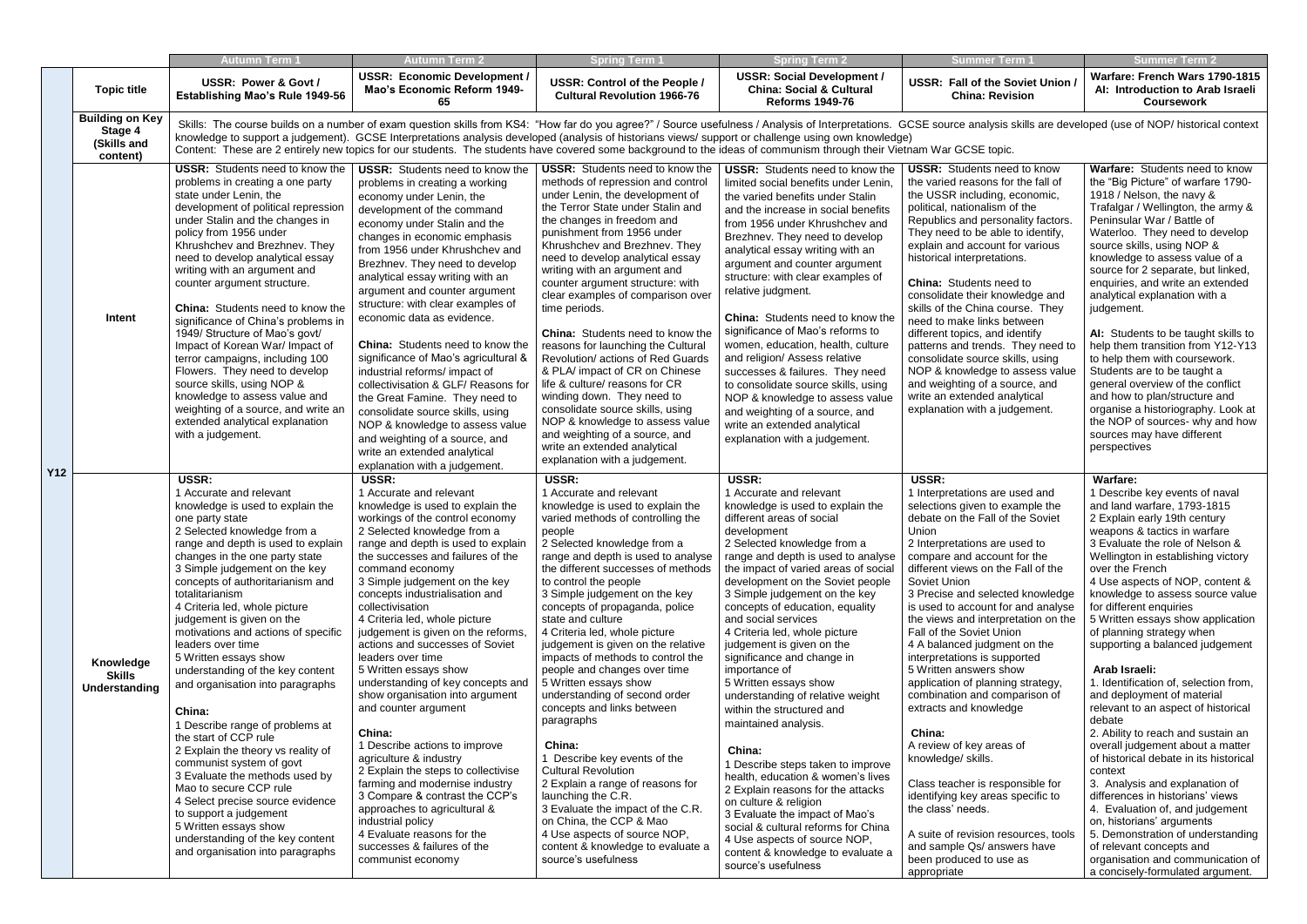|  |                                     |                                                                                                                                                                             | 5 Written essays support a<br>balanced judgement with precise<br>evidence                                                                                                                                                                                                                                                                              | 5 Written essays explain and link<br>points together to reach a<br>balanced judgement                                                                                                                                                                                                                                                                                                      | 5 Written essays show application<br>of planning strategy when<br>supporting a balanced judgement                                                                                                                                                                                                                                                                                        |                                                                                                                                                                                                                                                                                                                                             |                                                                                                                                                                                                                                                                                                                                                                       |
|--|-------------------------------------|-----------------------------------------------------------------------------------------------------------------------------------------------------------------------------|--------------------------------------------------------------------------------------------------------------------------------------------------------------------------------------------------------------------------------------------------------------------------------------------------------------------------------------------------------|--------------------------------------------------------------------------------------------------------------------------------------------------------------------------------------------------------------------------------------------------------------------------------------------------------------------------------------------------------------------------------------------|------------------------------------------------------------------------------------------------------------------------------------------------------------------------------------------------------------------------------------------------------------------------------------------------------------------------------------------------------------------------------------------|---------------------------------------------------------------------------------------------------------------------------------------------------------------------------------------------------------------------------------------------------------------------------------------------------------------------------------------------|-----------------------------------------------------------------------------------------------------------------------------------------------------------------------------------------------------------------------------------------------------------------------------------------------------------------------------------------------------------------------|
|  | Knowledge and<br>skills revisited   | Knowledge:<br>Regular class and homework<br>knowledge tests to assess prior<br>learning.                                                                                    | Knowledge:<br><b>Russia: This term sees the</b><br>development of essay writing skills<br>and knowledge links between the<br>political and economic units.<br><b>China:</b> This term builds on<br>previous work on Mao's land<br>reform & suppression of<br>opposition.<br>Regular class and homework<br>knowledge tests to assess prior<br>learning. | Knowledge:<br>Russia: This term sees the<br>development of essay writing skills<br>and knowledge links between<br>ruling the USSR and controlling<br>the USSR.<br>China: This term develops on<br>Mao's failures (GLF), as covered<br>last term. It continues the<br>escalation of suppressing<br>opposition<br>Regular class and homework<br>knowledge tests to assess prior<br>learning. | Knowledge:<br>Russia: This term sees the<br>development of essay writing skills<br>and knowledge links between the<br>impact of rulers and changes over<br>time.<br>China: This re-examines all<br>previous terms' work on Mao<br>thematically (impact on women /<br>health/ education/ culture/ religion)<br>Regular class and homework<br>knowledge tests to assess prior<br>learning. | Knowledge:<br>All subject content covered to date<br>in both Russia and China courses<br>are revisited for revision purposes<br>(preparation for AS exams, both<br>real & mock).<br>Knowledge gaps/ weaknesses<br>identified by individual class<br>teacher to be addressed through<br>department bank of structured<br>revision activities | Knowledge:<br>Regular class and homework<br>knowledge tests to assess prior<br>learning.<br>AI: Independent research into<br>specific subject matter after being<br>taught a general overview of the<br>Arab-Israeli Conflict. Students then<br>need to independently consult<br>journal articles and other academic<br>texts to select and use relevant<br>material. |
|  |                                     | <b>Skills:</b><br>Regular exam question homework.<br>Focus on source value skills &<br>question. Extended writing/ PEEL<br>paragraph techniques                             | Skills:<br>Regular exam question homework<br>Focus on source weighting skills &<br>question. Extended writing/ PEEL<br>paragraph techniques                                                                                                                                                                                                            | <b>Skills:</b><br>Regular exam question homework.<br>Focus on source value & weighting<br>skills. Extended writing/ PEEL<br>paragraph techniques                                                                                                                                                                                                                                           | <b>Skills:</b><br>Regular exam question homework.<br>Focus on source value & weighting<br>skills. Extended writing/ PEEL<br>paragraph techniques                                                                                                                                                                                                                                         | <b>Skills:</b><br>Skills gaps/ weaknesses identified<br>by individual class teacher to be<br>addressed through department<br>bank of structured revision<br>activities                                                                                                                                                                      | <b>Skills:</b><br>Regular exam question homework.<br>Focus on source value for 2<br>different enquiry skills. Extended<br>writing/ PEEL paragraph<br>techniques                                                                                                                                                                                                       |
|  |                                     |                                                                                                                                                                             |                                                                                                                                                                                                                                                                                                                                                        |                                                                                                                                                                                                                                                                                                                                                                                            |                                                                                                                                                                                                                                                                                                                                                                                          |                                                                                                                                                                                                                                                                                                                                             | AI: Analysis of interpretations and<br>comparisons, explanation of<br>source differences, evaluation of<br>the arguments, Persuasive<br>Judgement.                                                                                                                                                                                                                    |
|  |                                     | End of unit assessment:<br><b>USSR:</b> Was Stalin's personality<br>the main reason for the purges of<br>the 1930s in the Soviet Union?<br>China: How far do you agree that | End of unit assessment:<br><b>USSR:</b> Was the failure of central<br>planning the main reason for the<br>decline of the Soviet economy in<br>the years 1964-85?                                                                                                                                                                                       | End of unit assessment:<br><b>USSR:</b> How far was government<br>control over Soviet culture<br>maintained in the years 1953-<br>1985?<br><b>China: "Mao launched the</b>                                                                                                                                                                                                                 | End of unit assessment:<br><b>USSR:</b> How accurate is it to say<br>that the most significant Soviet<br>social development in the years<br>1924 -1985 was the provision of<br>social security?                                                                                                                                                                                          | End of unit assessment:<br><b>USSR:</b> How far do you agree with<br>the view that the collapse of the<br>Soviet Union came about because<br>of the USSR's economic<br>weaknesses?                                                                                                                                                          | End of unit assessment:<br>Warfare: Assess the value of<br>Source 1 for revealing the nature<br>of the warfare in Portugal in<br>October 1810 and for explaining<br>the reasons for Wellington's<br>success not just in 1810 but                                                                                                                                      |
|  | <b>Assessment</b><br>(for learning) | the Hundred Flowers Campaign<br>was a trick designed by Mao to<br>trap his opponents?                                                                                       | China: How much weight do you<br>give the evidence in Source 7 for<br>an enquiry into the backyard<br>furnace scheme?                                                                                                                                                                                                                                  | Cultural Revolution in order to<br>remove his political rivals". How<br>far do you agree with this<br>statement?                                                                                                                                                                                                                                                                           | <b>China:</b> Why is Source 5 valuable<br>to the historian for an enquiry into<br>the changes in healthcare in China<br>during Mao's rule?                                                                                                                                                                                                                                               | China: "How much weight do you<br>give the evidence of Source 5 for<br>an enquiry into the success of the<br>Great Leap Forward in 1958?"                                                                                                                                                                                                   | throughout the Peninsular War.<br>AI: Students to write a mock<br>Historiography and bibliography of<br>sources based around 9/11                                                                                                                                                                                                                                     |
|  |                                     | <b>Cumulative assessment:</b><br>DC1 entry                                                                                                                                  | <b>Cumulative assessment:</b><br>USSR: AO1 essay writing<br>continues with Level 4 skills<br>drawing on prior knowledge from<br>unit 1<br>China source exam Q based on<br>term 1 content                                                                                                                                                               | <b>Cumulative assessment:</b><br>Soviet Union mock exam<br>China mock exam<br>DC2 entry                                                                                                                                                                                                                                                                                                    | <b>Cumulative assessment:</b><br>USSR: Timed essays on this and<br>prior units<br>China source exam Q based on<br>term 2 content                                                                                                                                                                                                                                                         | <b>Cumulative assessment:</b><br>Full Soviet Union mock exam<br>Full China mock exam<br>(AS Students: 2x final exams)                                                                                                                                                                                                                       | <b>Cumulative assessment:</b><br>China Sec B exam Q based on<br>term 3 content<br>DC3 entry<br>AI: Students to write a mock<br>Historiography and bibliography of                                                                                                                                                                                                     |
|  |                                     |                                                                                                                                                                             |                                                                                                                                                                                                                                                                                                                                                        |                                                                                                                                                                                                                                                                                                                                                                                            |                                                                                                                                                                                                                                                                                                                                                                                          |                                                                                                                                                                                                                                                                                                                                             | sources based around 9/11                                                                                                                                                                                                                                                                                                                                             |
|  | <b>Literacy focus</b>               | Command words: Analyse /<br>Evaluate / Why is valuable / How<br>much weight / How far do you<br>agree?                                                                      | Command words: Analyse /<br>Evaluate / Why is  valuable / How<br>much weight / How far do you<br>agree?                                                                                                                                                                                                                                                | <b>Command words: Analyse /</b><br>Evaluate / Why is valuable / How<br>much weight / How far do you<br>agree?                                                                                                                                                                                                                                                                              | Command words: Analyse /<br>Evaluate / Why is valuable / How<br>much weight / How far do you<br>agree?                                                                                                                                                                                                                                                                                   | <b>Command words: Analyse /</b><br>Evaluate / Why is  valuable /<br>How much weight / How far do you<br>agree?                                                                                                                                                                                                                              | Command words: Analyse /<br>Evaluate / Why is  valuable /<br>How much weight / How far do you<br>agree?<br>AI: Opinion / Viewpoint / A form of<br>analysis / A suggestion / Point of<br>View / Perspective                                                                                                                                                            |
|  |                                     | <b>Other literacy foci:</b><br>USSR: Sovnarkom / Politburo /<br>authoritarian / totalitarian / de-<br>Stalinisation / CPSU                                                  | Other literacy foci:<br>USSR: NEP / kolkhoz / top down<br>management / Heavy industry /<br>consumer goods                                                                                                                                                                                                                                              | Other literacy foci:<br>USSR: avant - garde / genre /<br>psychiatry / Gulag / repressive /<br>purge / reform                                                                                                                                                                                                                                                                               | Other literacy foci:<br>USSR: Benefit / development /<br>sexism / emancipation /<br>conservative / kindergarten                                                                                                                                                                                                                                                                          | <b>Other literacy foci:</b><br>USSR: marketization /<br>democratisation / nationalism /<br>inflation / doctrine                                                                                                                                                                                                                             | Other literacy foci: navy/<br>broadside/ blockade/ infantry lines<br>+ squares/ cavalry/ supply lines/<br>artillery                                                                                                                                                                                                                                                   |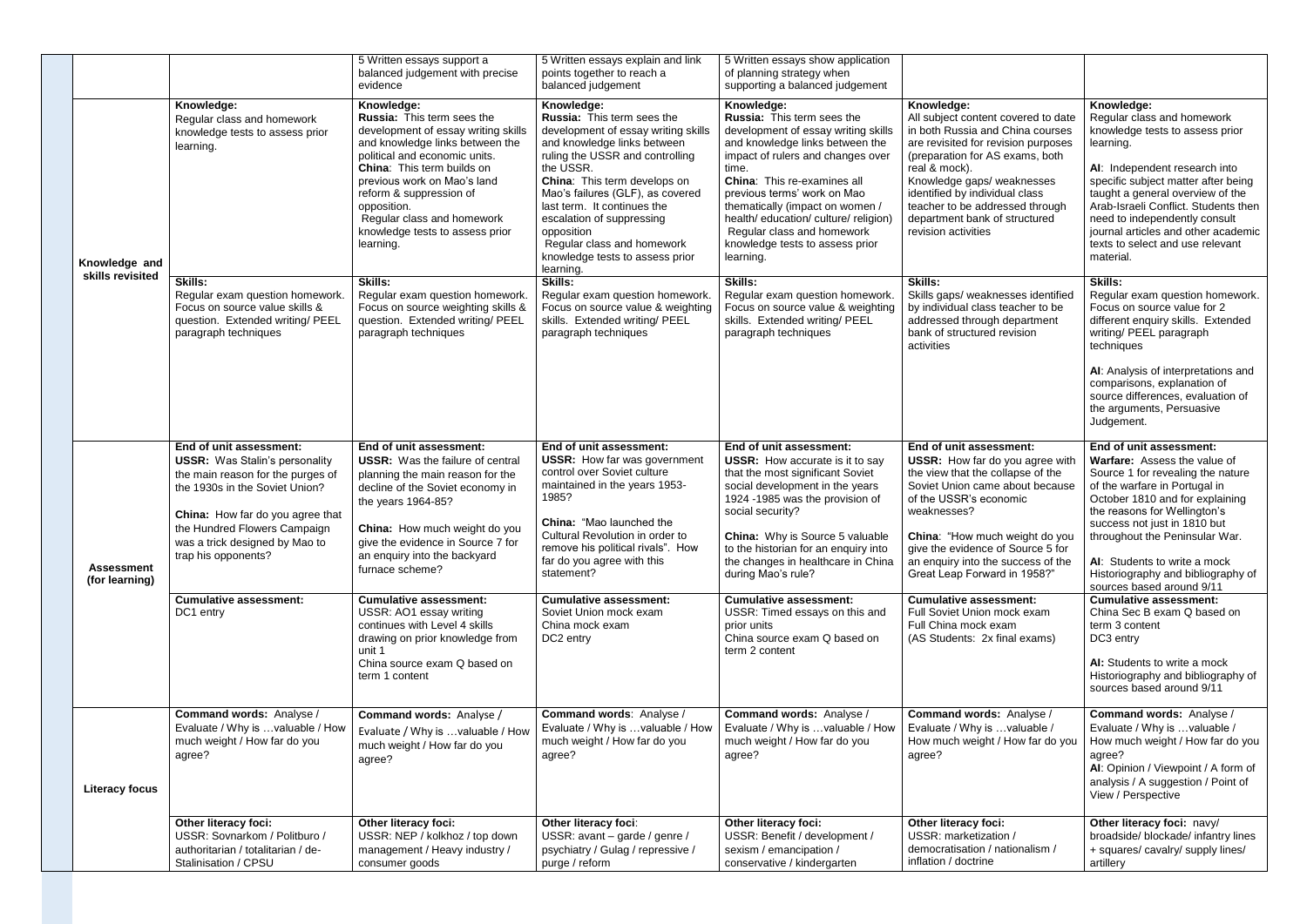|                   | China: communist/ CCP / PRC /<br>PLA / democratic centralism/<br>constitution/ purge / rectification | China: land reform/collectivisation/<br>commune/famine/GLF/mass<br>mobilisation/ capitalist roader/<br>economic | China: ideologue/ pragmatist/<br>permanent revolution/<br>bureaucracy/ rustication/ red and<br>black elements | China: foot binding/ pinyin/<br>barefoot doctors/ Buddhism/<br>ancestor worship/culture                  |                                                   |                                                                                                                                                                                           |
|-------------------|------------------------------------------------------------------------------------------------------|-----------------------------------------------------------------------------------------------------------------|---------------------------------------------------------------------------------------------------------------|----------------------------------------------------------------------------------------------------------|---------------------------------------------------|-------------------------------------------------------------------------------------------------------------------------------------------------------------------------------------------|
| Numeracy<br>focus | Timelines, decades and changes<br>over a span of time                                                | Economic data, graphs and<br>percentage increases                                                               | Judgement of data for significance.<br>Supporting statistics, changes over<br>time                            | Sequencing and comparisons over<br>time. Supporting statistics,<br>changes over time (across<br>decades) | Economic data, graphs and<br>percentage increases | Timelines, sequencing, changes<br>over time, casualty figures &<br>statistics. Analysis of figures<br>showing increases in support of<br>Arab Nationalism. Evaluation of<br>election data |
|                   |                                                                                                      |                                                                                                                 |                                                                                                               |                                                                                                          |                                                   |                                                                                                                                                                                           |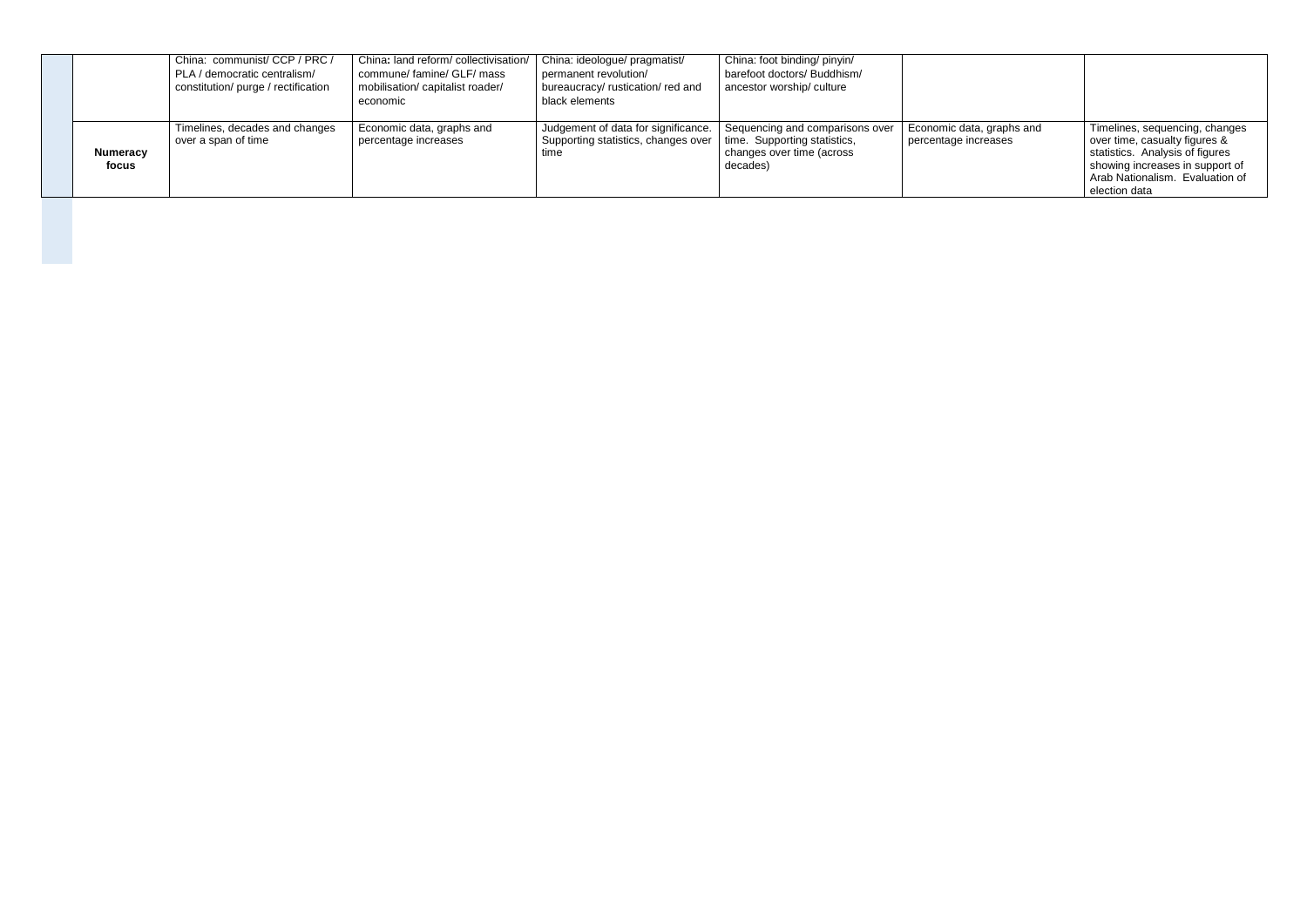| <b>Summer Term 1</b>                 | <b>Summer Term 2</b> |
|--------------------------------------|----------------------|
| Revision: Russia, China &<br>Warfare |                      |

| skills are further developed (use of NOP/ historical |
|------------------------------------------------------|
| sing own knowledge)                                  |
| (Historic Environment - medical care in the trenches |

|            | <b>Topic title</b>                                                          | <b>Autumn Term '</b><br>Warfare: Crimean War & Boer<br>War<br>AI:                                                                                                                                                                                                                                                                                                                                                                                                                                                                                                                                                                                                                                                                                                                                                                                                                                                                                                                                                                                                                                                                                                                       | <b>Autumn Term 2</b><br>Warfare: WWI (Trenches) &<br><b>WWI Aerial</b><br>AI:                                                                                                                                                                                                                                                                                                                                                                                                                                                                                                                                                                                                                                                                                                                                                                                                                                                                                                                                                                                                                      | <b>Spring Term 1</b><br>Warfare: WWI Aerial & Breadth<br><b>Study</b><br>Al:                                                                                                                                                                                                                                                                                                                                                                                                                                                                                                                                                                                                                                                                                                                                                                                                                                                                                                                                                                                                                                                                                     | <b>Spring Term 2</b><br><b>Warfare: Breadth Study</b><br>AI:                                                                                                                                                                                                                                                                                                                                                                                                                                                                                                                                                                                                                                                                                                                                                                                                                                                                                                                                                                                            | <b>Summer Term 1</b><br>Revision: Russia, China &<br>Warfare                                                                                                                                                                                                                                                                                                                                                                                                                                                                                        | <b>Summer Term 2</b> |
|------------|-----------------------------------------------------------------------------|-----------------------------------------------------------------------------------------------------------------------------------------------------------------------------------------------------------------------------------------------------------------------------------------------------------------------------------------------------------------------------------------------------------------------------------------------------------------------------------------------------------------------------------------------------------------------------------------------------------------------------------------------------------------------------------------------------------------------------------------------------------------------------------------------------------------------------------------------------------------------------------------------------------------------------------------------------------------------------------------------------------------------------------------------------------------------------------------------------------------------------------------------------------------------------------------|----------------------------------------------------------------------------------------------------------------------------------------------------------------------------------------------------------------------------------------------------------------------------------------------------------------------------------------------------------------------------------------------------------------------------------------------------------------------------------------------------------------------------------------------------------------------------------------------------------------------------------------------------------------------------------------------------------------------------------------------------------------------------------------------------------------------------------------------------------------------------------------------------------------------------------------------------------------------------------------------------------------------------------------------------------------------------------------------------|------------------------------------------------------------------------------------------------------------------------------------------------------------------------------------------------------------------------------------------------------------------------------------------------------------------------------------------------------------------------------------------------------------------------------------------------------------------------------------------------------------------------------------------------------------------------------------------------------------------------------------------------------------------------------------------------------------------------------------------------------------------------------------------------------------------------------------------------------------------------------------------------------------------------------------------------------------------------------------------------------------------------------------------------------------------------------------------------------------------------------------------------------------------|---------------------------------------------------------------------------------------------------------------------------------------------------------------------------------------------------------------------------------------------------------------------------------------------------------------------------------------------------------------------------------------------------------------------------------------------------------------------------------------------------------------------------------------------------------------------------------------------------------------------------------------------------------------------------------------------------------------------------------------------------------------------------------------------------------------------------------------------------------------------------------------------------------------------------------------------------------------------------------------------------------------------------------------------------------|-----------------------------------------------------------------------------------------------------------------------------------------------------------------------------------------------------------------------------------------------------------------------------------------------------------------------------------------------------------------------------------------------------------------------------------------------------------------------------------------------------------------------------------------------------|----------------------|
|            | <b>Building on Key</b><br>Stage 4 and<br>Year 12<br>(Skills and<br>content) |                                                                                                                                                                                                                                                                                                                                                                                                                                                                                                                                                                                                                                                                                                                                                                                                                                                                                                                                                                                                                                                                                                                                                                                         |                                                                                                                                                                                                                                                                                                                                                                                                                                                                                                                                                                                                                                                                                                                                                                                                                                                                                                                                                                                                                                                                                                    |                                                                                                                                                                                                                                                                                                                                                                                                                                                                                                                                                                                                                                                                                                                                                                                                                                                                                                                                                                                                                                                                                                                                                                  | Skills: The course builds on all of the skills developed in Y12, including "How far do you agree?" / Source usefulness / Analysis of Interpretations. Y12 source analysis skills are further developed (use of NOP/ historical<br>context knowledge to support a judgement). GCSE & y12 Interpretations analysis developed through course work (analysis of historians views/ support or challenge using own knowledge)<br>Content: These are 2 entirely new topics for our students. The students have covered some background to WWI trench fighting in both Y9 (World War I topic) and Y11 (Historic Environment - medical care in the trenches)                                                                                                                                                                                                                                                                                                                                                                                                     |                                                                                                                                                                                                                                                                                                                                                                                                                                                                                                                                                     |                      |
| <b>Y13</b> | Intent                                                                      | Warfare: Students need to know<br>the areas of strength & weakness<br>for the British Army in both the<br>Crimean & Boer Wars. Crimea:<br>They need to understand problems<br>of supply line, medical care &<br>reportage. Boer: They need to<br>understand initial setbacks vs later<br>successes, and the impact on<br>public opinion. They need to<br>develop source skills, using NOP &<br>knowledge to assess value and<br>weighting of a source in relation to<br>2 separate, but linked, enquiries.<br>They need to write an extended<br>analytical explanation with a<br>judgement.<br>AI: Students will investigate the<br>root causes of the Arab Israeli<br>conflict from the perspective of the<br>Jewish/ Arab and British sides.<br>Students will look at why different<br>sides felt entitled to land in the<br>Middle East and how historical<br>events helped to create conflict in<br>the region. Students will look at the<br>rise of Arab Nationalism and how<br>this would be nurtured by Nasser<br>as President of Egypt. Students<br>will complete a mock piece of<br>coursework which will be based<br>around the rise in Arab<br>Nationalism between1900-1920. | Warfare: Students need to know<br>the areas of strength & weakness<br>for the British Army in WWI trench<br>warfare / nature of trench warfare<br>events of fighting at the Somme,<br>Ypres & the 100 Days Offensive /<br>impact of new weapons & tactics /<br>impact of reportage on the public /<br>the formation of the RFC. They<br>need to develop source skills,<br>using NOP & knowledge to assess<br>value and weighting of a source in<br>relation to 2 separate, but linked,<br>enquiries. They need to write an<br>extended analytical explanation<br>with a judgement.<br>AI: Exam Question framework<br>based on the question; 'Historians<br>have disagreed about the reasons<br>for the growth of Arab nationalism<br>in the years 1914-58. What is your<br>view about the reasons for the<br>growth of Arab nationalism in the<br>years 1914-58?<br>Students need to organise and<br>plan their enquiry independently<br>under the supervision of the<br>classroom teacher. Enquiry needs<br>to be between 3000-4000 words<br>and will amount to 20% of the total<br>qualification | Warfare: Students need to know<br>the development of the RFC from<br>a reconnaissance to a fighting<br>force / aerial technology<br>developments / impact of German<br>bombing on Britain/key army and<br>navy reforms 1790-1918. They<br>need to develop source skills,<br>using NOP & knowledge to assess<br>value and weighting of a source in<br>relation to 2 separate, but linked,<br>enquiries. They need to write an<br>extended analytical explanation<br>with a judgement.<br>AI: Students to continue to<br>independently plan and research<br>their coursework. This is to be<br>based around Arab Nationalism<br>between 1914-58. Students are<br>provided with the exam<br>specification and the five strands<br>of knowledge and skills that they<br>need to demonstrate. Students<br>have a series of intervention<br>sessions with the classroom<br>teacher and their progress is<br>monitored as well as the direction<br>of their essay. Students who are<br>observed to be failing to make<br>satisfactory progress and look as<br>though they will not meet final<br>deadline will be intervened with<br>further via tutor/parental contact | Warfare: Students need to know<br>key changes in warfare 1790-<br>1918, including: methods of<br>recruitment / developments in<br>weaponry / financing wars / role of<br>the civilian population / impact of<br>reportage. They need to develop<br>source skills, using NOP &<br>knowledge to assess value and<br>weighting of a source in relation to<br>2 separate, but linked, enquiries.<br>They need to write an extended<br>analytical explanation with a<br>judgement.<br>AI: As students approach the final<br>submission date they are directed<br>further to check their work closely<br>against the examination board<br>criteria to make sure that they are<br>meeting all specifications. Reading<br>records, bibliographies and other<br>evidence is checked and all work<br>is aligned with formatting<br>standards that have been laid out<br>by the teacher. Students submit<br>final essay, bibliography, resource<br>record sheet and student<br>declaration form which states that<br>they have committed no acts of<br>plagiarism. | Students need to consolidate their<br>knowledge and skills across the 3<br>papers (Russia, China & Warfare).<br>They need to make links between<br>different topics within each unit,<br>and identify patterns and trends.<br>They need to identify areas of<br>knowledge and skills weakness,<br>and through revision and exam<br>practice plug those gaps. They<br>need to consolidate source skills,<br>using NOP & knowledge to assess<br>value and weighting of a source,<br>and write an extended analytical<br>explanation with a judgement. |                      |
|            | Knowledge<br><b>Skills</b><br>Understanding                                 | Warfare:<br>1 Describe key events of Crimean<br>& Second Boer Wars<br>2 Explain problems and solutions<br>for the army in both wars<br>3 Evaluate strengths and<br>limitations of the British Army in<br>both wars<br>4 Clearly separate a source into<br>different stands of evidence<br>5 Written essays support a<br>balanced judgement with precise<br>evidence<br>AI:<br>1. Identification of, selection from,<br>and deployment of material<br>relevant to an aspect of historical<br>debate<br>2. Ability to reach and sustain an<br>overall judgement about a matter                                                                                                                                                                                                                                                                                                                                                                                                                                                                                                                                                                                                            | Warfare:<br>1 Describe key stages of WWI,<br>including development of aerial<br>warfare<br>2 Explain range of reasons for the<br>ongoing WWI stalemate &<br>attempts to break it<br>3 Evaluate the reasons for Britain's<br>victory in WWI<br>4 Use NOP, content and<br>knowledge to assess a source's<br>value for 2 separate enquiries<br>5 Written essays explain and link<br>points when reaching a balanced<br>judgement<br>AI:<br>1. Identification of, selection from,<br>and deployment of material<br>relevant to an aspect of historical<br>debate                                                                                                                                                                                                                                                                                                                                                                                                                                                                                                                                       | <b>Warfare:</b><br>1 Describe the structure of both<br>the British Army & navy<br>2 Explain & link key improvements<br>in the development of aerial<br>warfare<br>3 Evaluate the role of aerial<br>warfare in the outcome of WW1<br>4 Use NOP, content and<br>knowledge to assess a source's<br>value for 2 separate enquiries<br>5 Written essays explain and link<br>points when reaching a balanced<br>judgement (with precise evidence)<br>AI:<br>1. Identification of, selection from,<br>and deployment of material<br>relevant to an aspect of historical<br>debate                                                                                                                                                                                                                                                                                                                                                                                                                                                                                                                                                                                       | Warfare:<br>1 Describe developments in<br>weapons, recruitment and<br>financing of wars<br>2 Explain steps towards the<br>"professionalization" of the armed<br>services<br>3 Evaluate the changing role of<br>civilians in warfare<br>Use NOP, content and knowledge<br>to assess a source's value for 2<br>separate enquiries<br>5 Written essays show application<br>of planning strategy when<br>supporting a balanced judgement<br>Al:<br>1. Identification of, selection from,<br>and deployment of material<br>relevant to an aspect of historical<br>debate                                                                                                                                                                                                                                                                                                                                                                                                                                                                                     | A review of key areas of<br>knowledge/ skills.<br>Class teacher is responsible for<br>identifying key areas specific to<br>the class' needs. (Coursework<br>(AI) teacher will support with<br>Paper 1 (Russia) revision).<br>A suite of revision resources, tools<br>and sample Qs/ answers have<br>been produced to use as<br>appropriate                                                                                                                                                                                                          |                      |

| Students need to consolidate their<br>knowledge and skills across the 3<br>papers (Russia, China & Warfare).<br>They need to make links between<br>different topics within each unit,<br>and identify patterns and trends.<br>They need to identify areas of<br>knowledge and skills weakness,<br>and through revision and exam<br>practice plug those gaps. They<br>need to consolidate source skills,<br>using NOP & knowledge to assess<br>value and weighting of a source,<br>and write an extended analytical<br>explanation with a judgement. |  |
|-----------------------------------------------------------------------------------------------------------------------------------------------------------------------------------------------------------------------------------------------------------------------------------------------------------------------------------------------------------------------------------------------------------------------------------------------------------------------------------------------------------------------------------------------------|--|
| A review of key areas of<br>knowledge/ skills.                                                                                                                                                                                                                                                                                                                                                                                                                                                                                                      |  |
| Class teacher is responsible for<br>identifying key areas specific to<br>the class' needs. (Coursework<br>(AI) teacher will support with<br>Paper 1 (Russia) revision).                                                                                                                                                                                                                                                                                                                                                                             |  |
| A suite of revision resources, tools<br>and sample Qs/ answers have<br>been produced to use as<br>appropriate                                                                                                                                                                                                                                                                                                                                                                                                                                       |  |
|                                                                                                                                                                                                                                                                                                                                                                                                                                                                                                                                                     |  |
|                                                                                                                                                                                                                                                                                                                                                                                                                                                                                                                                                     |  |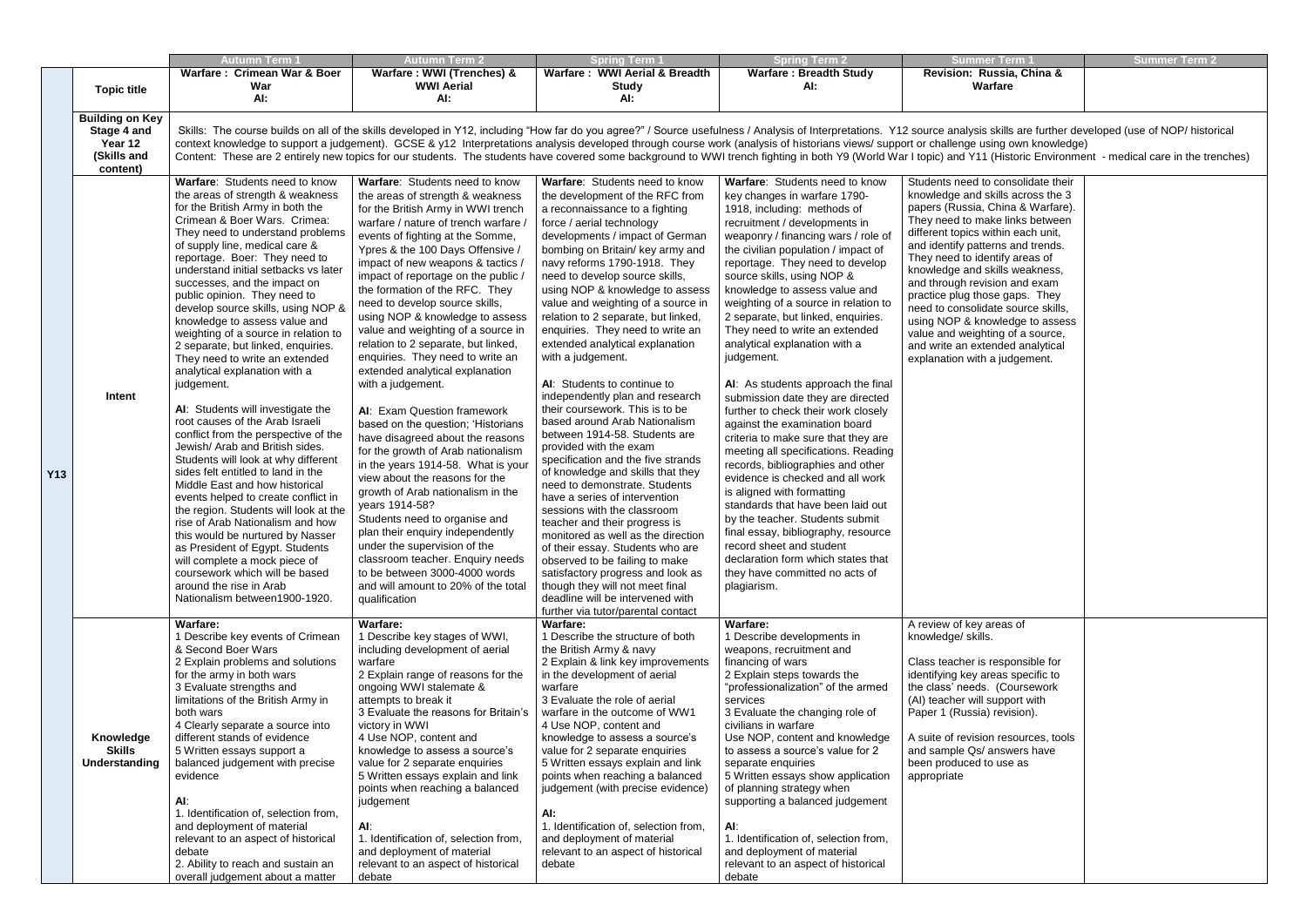|                   | of historical debate in its historical     | 2. Ability to reach and sustain an                               | 2. Ability to reach and sustain an                             | 2. Ability to reach and sustain an                               |                                     |                         |
|-------------------|--------------------------------------------|------------------------------------------------------------------|----------------------------------------------------------------|------------------------------------------------------------------|-------------------------------------|-------------------------|
|                   | context                                    | overall judgement about a matter                                 | overall judgement about a matter                               | overall judgement about a matter                                 |                                     |                         |
|                   | 3. Analysis and explanation of             | of historical debate in its historical                           | of historical debate in its historical                         | of historical debate in its historical                           |                                     |                         |
|                   | differences in historians' views           | context                                                          | context                                                        | context                                                          |                                     |                         |
|                   | 4. Evaluation of, and judgement            | 3. Analysis and explanation of                                   | 3. Analysis and explanation of                                 | 3. Analysis and explanation of                                   |                                     |                         |
|                   | on, historians' arguments                  | differences in historians' views                                 | differences in historians' views                               | differences in historians' views                                 |                                     |                         |
|                   | 5. Demonstration of understanding          |                                                                  |                                                                |                                                                  |                                     |                         |
|                   |                                            | 4. Evaluation of, and judgement                                  | 4. Evaluation of, and judgement                                | 4. Evaluation of, and judgement                                  |                                     |                         |
|                   | of relevant concepts and                   | on, historians' arguments                                        | on, historians' arguments                                      | on, historians' arguments                                        |                                     |                         |
|                   | organisation and communication of          | 5. Demonstration of understanding                                | 5. Demonstration of understanding                              | 5. Demonstration of understanding                                |                                     |                         |
|                   | a concisely-formulated argument.           | of relevant concepts and                                         | of relevant concepts and                                       | of relevant concepts and                                         |                                     |                         |
|                   |                                            | organisation and communication of                                | organisation and communication of                              | organisation and communication of                                |                                     |                         |
|                   |                                            | a concisely-formulated argument.                                 | a concisely-formulated argument.                               | a concisely-formulated argument.                                 |                                     |                         |
|                   | Knowledge:                                 | Knowledge:                                                       | Knowledge:                                                     | Knowledge:                                                       | Knowledge:                          | Knowledge:              |
|                   | Warfare: This term builds on               | Warfare: This term builds on last                                | Warfare: This term links WWI                                   | Warfare: Breadth unit revisits all                               | All subject content for Papers 1-3  |                         |
|                   | previous work on British military          | term's work on army developments                                 | trench warfare with developments                               | prior Warfare knowledge to link                                  | (Russia / China / Warfare) are      |                         |
|                   | strengths & weaknesses. Focus              | after the Boer War, and increasing                               | in aerial combat. Breadth unit                                 | previous depth units into a "big                                 | revisited for final revision in     |                         |
|                   | on change & continuity from                | mechanisation of warfare.                                        | revisits all prior Warfare                                     | picture".                                                        | preparation for A Level exams.      |                         |
|                   | previous term.                             | Regular class and homework                                       | knowledge.                                                     | Regular class and homework                                       | Knowledge gaps/ weaknesses          |                         |
|                   | Regular class and homework                 | knowledge tests to assess prior                                  | Regular class and homework                                     | knowledge tests to assess prior                                  | identified by individual class      |                         |
|                   | knowledge tests to assess prior            | learning.                                                        | knowledge tests to assess prior                                | learning.                                                        | teacher to be addressed through     |                         |
|                   |                                            |                                                                  | learning.                                                      |                                                                  | department bank of structured       |                         |
|                   | learning.                                  | Al:                                                              |                                                                | AI:                                                              | revision activities                 |                         |
|                   | Al                                         | 1956 Suez War                                                    | AI:                                                            | Students to focus on main essay                                  |                                     |                         |
|                   | An introduction to Arab Israeli            | Social, political and                                            | Students to focus on main essay                                | question with reference to three                                 |                                     |                         |
|                   | conflict in the Middle East                | economic impact of the                                           | question with reference to three                               | chosen works:                                                    |                                     |                         |
|                   | Religion - an introduction to              | period 1948 - 1967 on the                                        | chosen works:                                                  | • analyse the ways in which                                      |                                     |                         |
|                   | Judaism and Islam and their                | Palestinians and Israeli's.                                      | • analyse the ways in which                                    | interpretations of the question,                                 |                                     |                         |
|                   | significance in the Middle East            | Similarities and differences<br>$\bullet$                        | interpretations of the question,                               | problem or issue differ                                          |                                     |                         |
| Knowledge and     | The British Mandate                        | between conflicts                                                | problem or issue differ                                        | • explain the differences you have                               |                                     |                         |
| skills revisited  | Conflict arising out of the                | Arab Nationalism -<br>$\bullet$                                  | • explain the differences you have                             | identified                                                       |                                     |                         |
|                   | create of the State of Israel              | overview                                                         | identified                                                     | • evaluate the arguments,                                        |                                     |                         |
|                   | 5 1948 War/ An uneasy                      | Introduction to Mock                                             | • evaluate the arguments,                                      | indicating most persuasive and                                   |                                     |                         |
|                   | peace 1949 - 55                            | question                                                         | indicating most persuasive and                                 | explain judgments. which they                                    |                                     |                         |
|                   |                                            |                                                                  | explain judgments they                                         | found                                                            |                                     |                         |
|                   |                                            |                                                                  | found                                                          |                                                                  |                                     |                         |
|                   | <b>Skills:</b>                             | <b>Skills:</b>                                                   | Skills:                                                        | <b>Skills:</b>                                                   | <b>Skills:</b>                      | <b>Skills:</b>          |
|                   | Regular exam question homework.            | Regular exam question homework.                                  | Regular exam question homework.                                | Regular exam question homework.                                  | Skills gaps/ weaknesses identified  |                         |
|                   | Focus on source value for 2                | Focus on source value for 2                                      | Focus on source value for 2                                    | Focus on source value for 2                                      | by individual class teacher to be   |                         |
|                   | different enquiry skills. Extended         | different enquiry skills. Extended                               | different enquiry skills. Extended                             | different enquiry skills. Extended                               | addressed through department        |                         |
|                   | writing/ PEEL paragraph                    | writing/ PEEL paragraph                                          | writing/ PEEL paragraph                                        | writing/ PEEL paragraph                                          | bank of structured revision         |                         |
|                   | techniques                                 | techniques                                                       | techniques                                                     | techniques                                                       | activities                          |                         |
|                   | Al- analysis of interpretations and        | Al- analysis of interpretations and                              | Al- analysis of interpretations and                            | Al- analysis of interpretations and                              | Al- analysis of interpretations and |                         |
|                   | comparisons, explanation of                | comparisons, explanation of                                      |                                                                |                                                                  |                                     |                         |
|                   |                                            |                                                                  | comparisons, explanation of                                    | comparisons, explanation of                                      | comparisons, explanation of         |                         |
|                   | source differences, evaluation of          | source differences, evaluation of                                | source differences, evaluation of                              | source differences, evaluation of                                | source differences, evaluation of   |                         |
|                   | the arguments, Persuasive                  | the arguments, Persuasive                                        | the arguments, Persuasive                                      | the arguments, Persuasive                                        | the arguments, Persuasive           |                         |
|                   | Judgement                                  | Judgement                                                        | Judgement                                                      | Judgement                                                        | Judgement                           |                         |
|                   | End of unit assessment:                    | End of unit assessment:                                          | End of unit assessment:                                        | End of unit assessment:                                          | End of unit assessment:             | End of unit assessment: |
|                   | To what extent do you agree with           | Assess the value of Source 1 for                                 | To what extent did aerial warfare                              | "The civilian population was far                                 |                                     |                         |
|                   |                                            |                                                                  | affect the outcome of the First                                |                                                                  |                                     |                         |
|                   | the view that Florence Nightingale         | revealing the nature of the First                                |                                                                | more important during the First                                  |                                     |                         |
|                   | did more useful work in the Crimea         | World War and the attitudes of                                   | World War?                                                     | World War than previous wars".                                   |                                     |                         |
|                   | than Mary Seacole?                         | officers to the conflict.                                        |                                                                | How far do you agree with this                                   |                                     |                         |
|                   |                                            |                                                                  | AI: Students are to work                                       | statement?                                                       |                                     |                         |
|                   | AI: Mock Essay-Historians have             | AI: Students are to work                                         | independently to complete their                                |                                                                  |                                     |                         |
| <b>Assessment</b> | disagreed on the origins of Arab           | independently to complete their                                  | coursework. This work cannot be                                | AI: Students are to work                                         |                                     |                         |
| (for learning)    | Nationalism in the years 1900-             | coursework. This work cannot be                                  | marked by me until the final                                   | independently to complete their                                  |                                     |                         |
|                   | 1920. What is your view on the             | marked by me until the final                                     | submission. However-teacher will                               | coursework. This work cannot be                                  |                                     |                         |
|                   | origins of Arab Nationalism?               | submission. However-teacher will                                 | complete bi-monthly one to one                                 | marked by me until the final                                     |                                     |                         |
|                   | Essay is 1000 words long and only          |                                                                  | intervention session with students                             | submission. However-teacher will                                 |                                     |                         |
|                   | needs the use of two historians.           | complete bi-monthly one to one                                   | to check on progress as well as                                | complete bi-monthly one to one                                   |                                     |                         |
|                   |                                            | intervention session with students                               | general help throughout each                                   | intervention session with students                               |                                     |                         |
|                   | Will develop historical enquiry            | to check on progress as well as                                  | session to help monitor progress.                              | to check on progress as well as                                  |                                     |                         |
|                   | skills as well as referencing<br>technique | general help throughout each<br>session to help monitor progress | Teacher will liaise and share<br>progress with leader teacher. | general help throughout each<br>session to help monitor progress |                                     |                         |